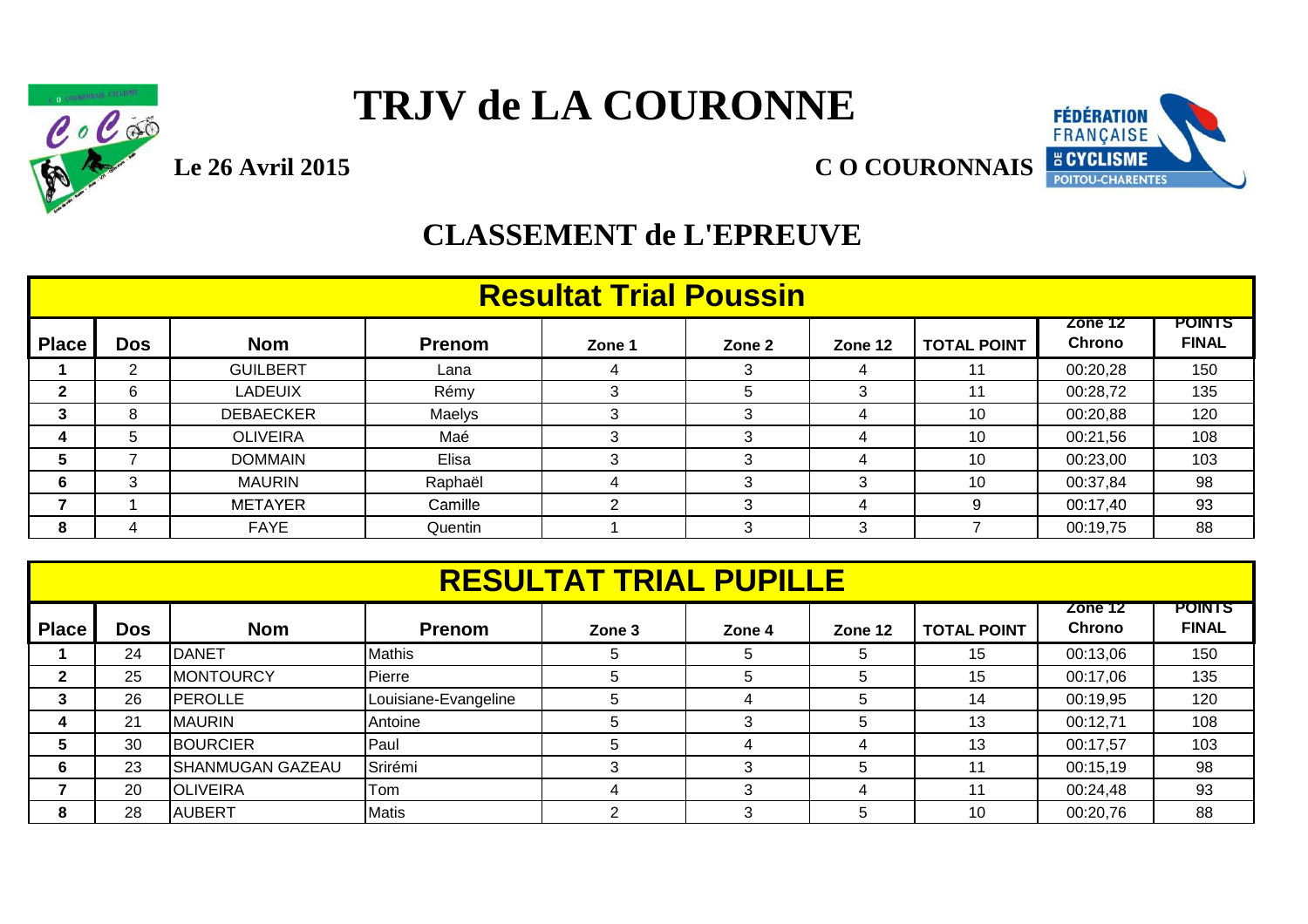|    | $\sim$<br><u>_</u> | <b>BOUIGUE</b>    | <b>IJohan</b> |  |  | 00:19,43 | n c<br>ັບ |
|----|--------------------|-------------------|---------------|--|--|----------|-----------|
| 10 | $\sim$<br>∠∠       | <b>DE DONCKER</b> | Noa           |  |  | 00:14,19 | 70<br>, J |
|    | 29                 | <b>PREPOINT</b>   | Samuel        |  |  | 00:50,02 |           |

|                | <b>RESULTAT TRIAL BENJAMIN</b> |                  |               |                |                |                |                    |                          |                               |  |  |  |
|----------------|--------------------------------|------------------|---------------|----------------|----------------|----------------|--------------------|--------------------------|-------------------------------|--|--|--|
| <b>Place</b>   | <b>Dos</b>                     | <b>Nom</b>       | <b>Prenom</b> | Zone 5         | Zone 6         | Zone 11        | <b>TOTAL POINT</b> | Zone 11<br><b>Chrono</b> | <b>POINTS</b><br><b>FINAL</b> |  |  |  |
|                | 54                             | <b>BOUCHER</b>   | Thomas        | 5              | 4              | 5.             | 14                 | 00:24,28                 | 150                           |  |  |  |
| $\mathbf{2}$   | 53                             | <b>BOUCHER</b>   | Antoine       | 4              | 3              | 5              | 12                 | 00:25,71                 | 135                           |  |  |  |
| 3              | 62                             | <b>BAUGE</b>     | Timothy       | 4              | 4              | 4              | 12                 | 00:29,92                 | 120                           |  |  |  |
| 4              | 65                             | <b>DEGORCAS</b>  | Thibaut       | 4              | 3              | 4              | 11                 | 00:37,14                 | 108                           |  |  |  |
| 5              | 55                             | <b>BOUTHET</b>   | Guewenn       | 5              |                | 4              | 10                 | 00:30,24                 | 103                           |  |  |  |
| 6              | 61                             | <b>LADEUIX</b>   | Anthonin      | 4              | $\overline{2}$ | 4              | 10                 | 00:44,56                 | 98                            |  |  |  |
| $\overline{7}$ | 58                             | LANDREAU         | Mathis        | 3              | $\overline{2}$ | 4              | 9                  | 00:33,04                 | 93                            |  |  |  |
| 8              | 56                             | <b>CHAIGNAUD</b> | Melvin        | 4              |                | 4              | 9                  | 00:37,67                 | 88                            |  |  |  |
| 9              | 51                             | <b>CHEMINADE</b> | Gabin         | 4              | $\overline{2}$ | $\overline{2}$ | 8                  | 01:19,83                 | 83                            |  |  |  |
| 10             | 67                             | PLUYAUD          | Louis         | 3              | $\overline{2}$ | $\overline{2}$ | 7                  | 00:47,72                 | 78                            |  |  |  |
| 11             | 50                             | <b>METAYER</b>   | Thomas        | 4              |                | $\overline{2}$ | $\overline{7}$     | 00:56,57                 | 74                            |  |  |  |
| 12             | 59                             | <b>FALOURD</b>   | Camille       | 3              |                |                | 5                  | 00:52,85                 | 70                            |  |  |  |
| 13             | 66                             | <b>BARBOTIN</b>  | Alice         | 3              |                |                | 5                  | 01:00,24                 | 66                            |  |  |  |
| 14             | 63                             | <b>MONTOURCY</b> | Emma          | $\overline{2}$ |                | $\overline{2}$ | 5                  | 01:02,22                 | 62                            |  |  |  |
| 15             | 60                             | <b>JUILLIEN</b>  | Enora         | $\overline{2}$ |                | $\overline{2}$ | 5                  | 01:35,35                 | 58                            |  |  |  |
| 16             | 57                             | <b>DUBREUIL</b>  | Maxence       | $\overline{2}$ |                | $\Omega$       | 3                  | 01:05,30                 | 55                            |  |  |  |
| 17             | 52                             | DE DONCKER       | Alexis        | 0              |                | $\overline{2}$ | 3                  | 01:07,29                 | 52                            |  |  |  |
| 18             | 64                             | <b>QUERION</b>   | Mathias       |                |                | $\Omega$       | 2                  | 01:15,10                 | 49                            |  |  |  |

|              | <b>RESULTAT TRIAL MINIME</b>                                                                                                                                |                |           |  |  |  |    |          |     |  |  |
|--------------|-------------------------------------------------------------------------------------------------------------------------------------------------------------|----------------|-----------|--|--|--|----|----------|-----|--|--|
| <b>Place</b> | <b>POINTS</b><br>Zone 11<br><b>Nom</b><br><b>Dos</b><br><b>FINAL</b><br><b>Prenom</b><br><b>TOTAL POINT</b><br><b>Chrono</b><br>Zone 11<br>Zone 8<br>Zone 7 |                |           |  |  |  |    |          |     |  |  |
|              | 88                                                                                                                                                          | LAVALETTE      | Paul      |  |  |  | 12 | 00:42,78 | 150 |  |  |
|              | 95                                                                                                                                                          | <b>PEROLLE</b> | De-Lorean |  |  |  |    | 00:43,34 | 135 |  |  |
|              | 85                                                                                                                                                          | <b>BAUNIER</b> | Lucas     |  |  |  |    | 00:49,78 | 120 |  |  |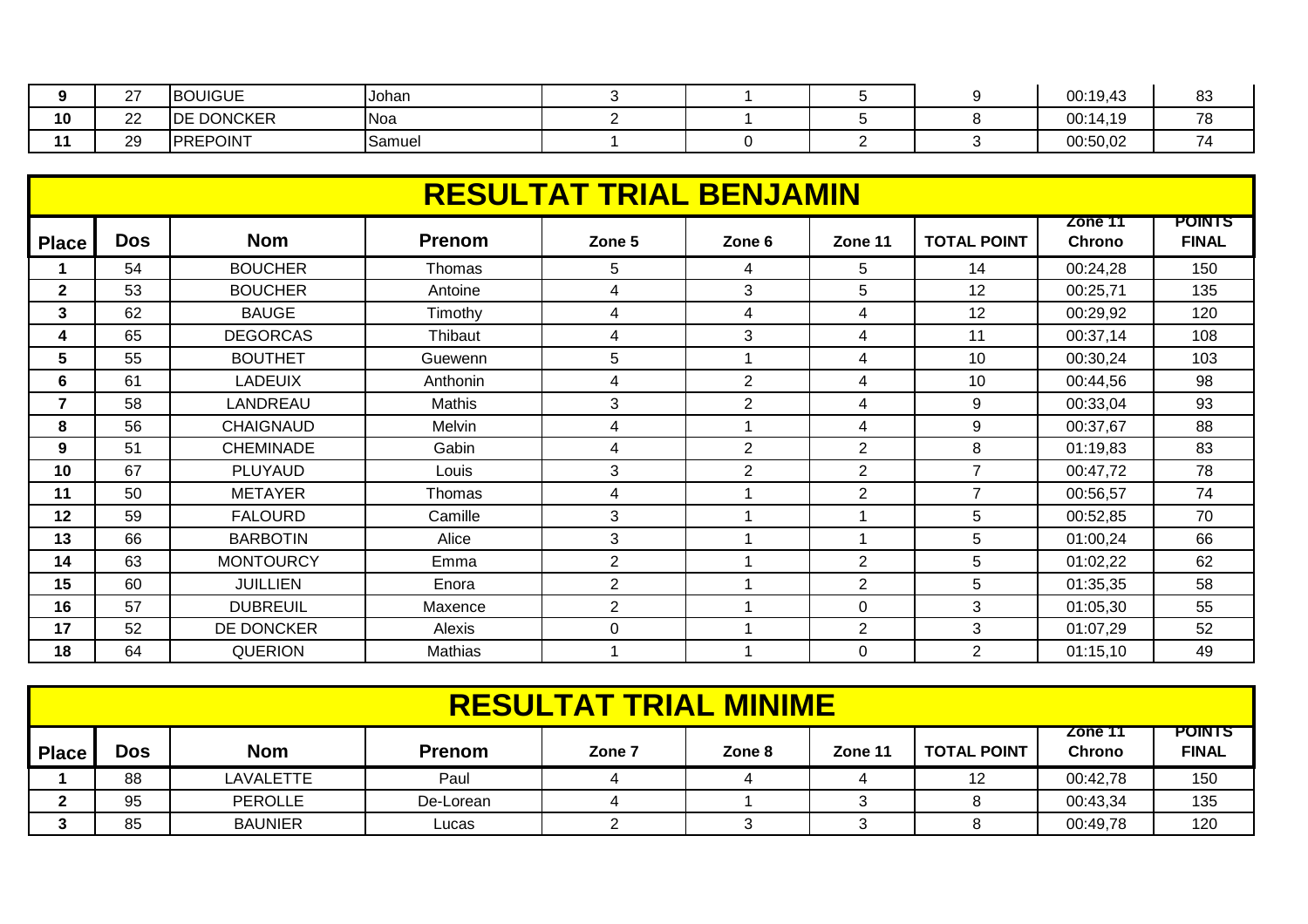|    | 86 | <b>GENEUIL</b>  | Aurélien | 2              |                |                |                | 00:34,90 | 108        |
|----|----|-----------------|----------|----------------|----------------|----------------|----------------|----------|------------|
| 5  | 90 | <b>ROY</b>      | Florian  |                | $\overline{2}$ | 3              | 6              | 00:40,22 | 103        |
| 6  | 91 | <b>DOMMAIN</b>  | Matéo    |                |                | 4              | 6              | 00:56,03 | 98         |
|    | 92 | <b>GARCIA</b>   | Maxime   | $\overline{2}$ |                | 3              | 6              | 01:07,00 | 93         |
| 8  | 89 | <b>SOUCHON</b>  | Antonin  | 2              |                | 3              | 6              | 01:14,19 | 88         |
| 9  | 93 | <b>FAFON</b>    | Hugo     |                |                | $\overline{2}$ | 4              | 00:20,96 | 83         |
| 10 | 83 | <b>TALON</b>    | Florian  |                |                | 2              | 4              | 00:47,62 | 78         |
| 11 | 96 | <b>GAUTRON</b>  | Baptiste |                |                | $\overline{2}$ | 4              | 00:53,09 | 74         |
| 12 | 84 | DE DONCKER      | Léo      |                |                | $\overline{2}$ | 4              | 00:54,16 | 70         |
| 13 | 94 | <b>MERCERON</b> | Clément  |                |                | $\overline{2}$ | 4              | 00:55,41 | 66         |
| 14 | 97 | <b>POUZAUD</b>  | Axel     |                |                |                | 3              | 00:36,94 | 62         |
| 15 | 82 | <b>OLIVET</b>   | Dimitri  | $\Omega$       |                |                | $\overline{2}$ | 01:03,22 | 58         |
| 16 | 98 | PARONNAUD       | Alban    | 0              |                |                | $\overline{2}$ | 01:07,68 | 55         |
| 17 | 87 | <b>JUILLIEN</b> | Corentin | $\mathbf 0$    |                | $\Omega$       |                | 01:14,97 | 52         |
|    | 81 | <b>GUILBERT</b> | Mattew   |                |                |                |                |          | <b>ABS</b> |

|              |            |                   |                  | <b>RESULTAT TRIAL CADET</b> |                |                |                    |                          |                               |
|--------------|------------|-------------------|------------------|-----------------------------|----------------|----------------|--------------------|--------------------------|-------------------------------|
| <b>Place</b> | <b>Dos</b> | <b>Nom</b>        | <b>Prenom</b>    | Zone 9                      | Zone 10        | Zone 11        | <b>TOTAL POINT</b> | Zone 11<br><b>Chrono</b> | <b>POINTS</b><br><b>FINAL</b> |
|              | 112        | <b>CHAUVIN</b>    | Mathis           |                             | 4              | 5              | 10                 | 00:49,03                 | 150                           |
| $\mathbf{2}$ | 117        | <b>VEYSSIERE</b>  | Valentin         |                             | 3              | 3              |                    | 00:44,08                 | 135                           |
| 3            | 111        | <b>DUPEYRON</b>   | Raphaël          | $\Omega$                    | $\overline{2}$ | 4              | 6                  | 00:50,30                 | 120                           |
| 4            | 114        | <b>GUILLON</b>    | Pierrick         |                             |                | 4              | 6                  | 01:02,08                 | 108                           |
| 5            | 115        | <b>JOUSSE</b>     | <b>Stanislas</b> |                             |                | 3              | 5.                 | 00:35,58                 | 103                           |
| 6            | 110        | <b>NEBOUT</b>     | Hugo             |                             |                | $\overline{2}$ | 4                  | 00:39,90                 | 98                            |
|              | 120        | <b>MAHE</b>       | Pierre           |                             |                | 2              | 4                  | 01:25,98                 | 93                            |
| 8            | 113        | <b>DIEUMEGARD</b> | Clément          |                             | 2              |                | 4                  | 01:41,05                 | 88                            |
| 9            | 119        | <b>BELLEC</b>     | Gabriel          |                             | 0              | $\overline{2}$ | 3                  | 00:40,08                 | 83                            |
| 10           | 116        | <b>NOEL</b>       | Victorien        |                             |                |                | <b>ABS</b>         |                          |                               |
| 11           | 118        | <b>GARCIA</b>     | Antonin          |                             |                |                | <b>ABS</b>         |                          |                               |

### **Resultat DH Poussin**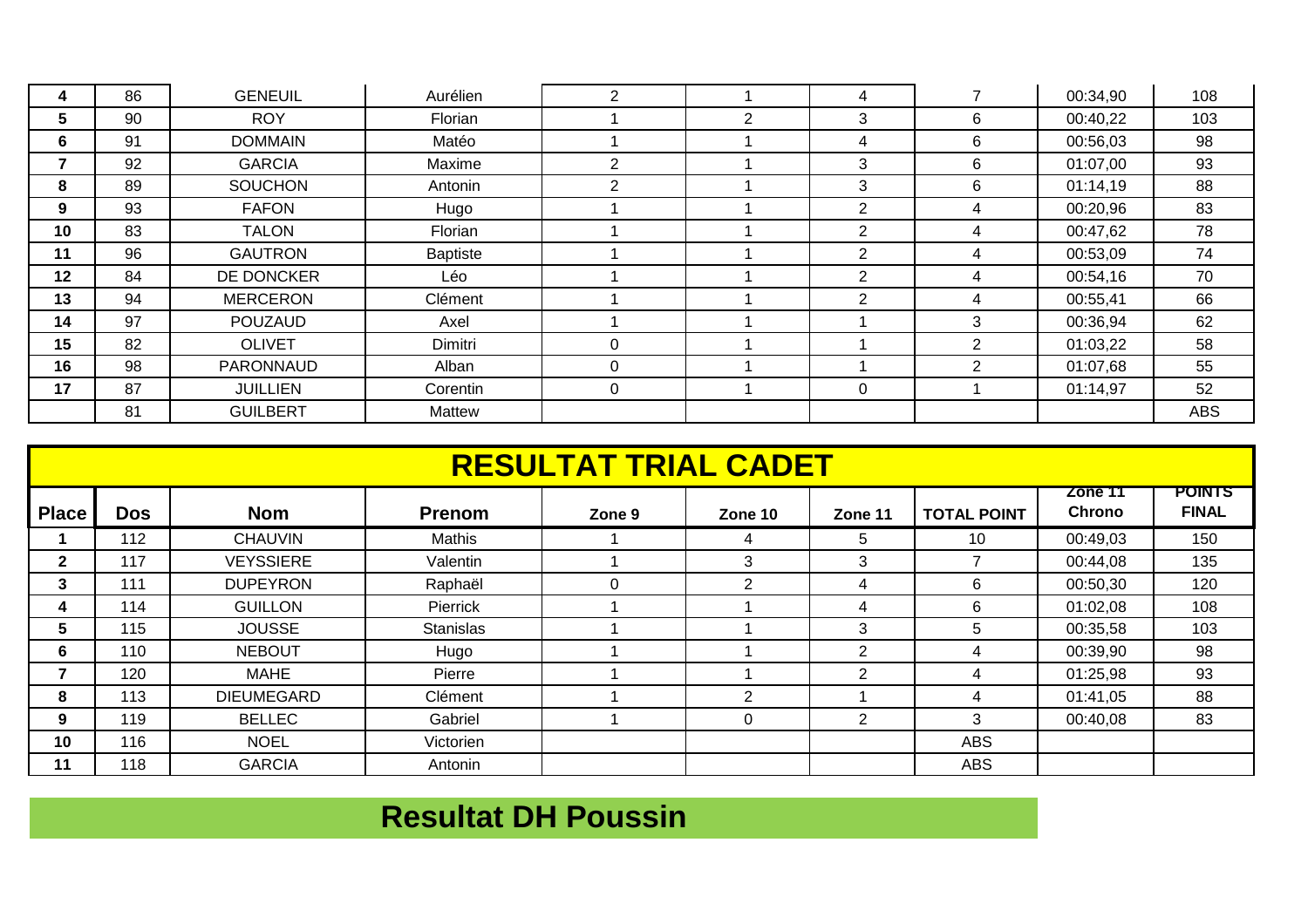|              |     |                  |               | <b>EMPS Manche</b> | <b>TEMPS Manche</b> | <b>Meilleur</b> |                     |
|--------------|-----|------------------|---------------|--------------------|---------------------|-----------------|---------------------|
| <b>Place</b> | Dos | <b>Nom</b>       | <b>Prenom</b> | $N^{\circ}1$       | $N^{\circ}2$        | <b>Temps</b>    | <b>POINTS FINAL</b> |
|              | 8   | <b>DEBAECKER</b> | Maelys        | 00:50,84           | 00:50,69            | 00:50,69        | 150                 |
| 2            | 6   | <b>LADEUIX</b>   | Rémy          | 00:51,50           | 00:53,34            | 00:51,50        | 135                 |
| 3            |     | <b>METAYER</b>   | Camille       | 01:20,00           | 01:13,16            | 01:13,16        | 120                 |
| 4            | ⌒   | <b>GUILBERT</b>  | Lana          | 01:17,04           | 01:20,75            | 01:17.04        | 108                 |
| 5            | 3   | <b>MAURIN</b>    | Raphaël       | 01:31,22           | 01:20,50            | 01:20,50        | 103                 |
| 6            | 5   | <b>OLIVEIRA</b>  | Maé           | 01:21,00           | 01:46,66            | 01:21,00        | 98                  |
|              |     | <b>DOMMAIN</b>   | Elisa         | 01:45,09           | 01:46,31            | 01:45.09        | 93                  |
| 8            | 4   | <b>FAYE</b>      | Quentin       | 02:51,38           | 00:00,00            | 02:51,38        | 88                  |

|              | <b>RESULTAT DH PUPILLE</b> |                         |                      |                                    |                                     |                          |                     |  |  |  |  |
|--------------|----------------------------|-------------------------|----------------------|------------------------------------|-------------------------------------|--------------------------|---------------------|--|--|--|--|
| <b>Place</b> | Dos                        | <b>Nom</b>              | Prenom               | <b>EMPS Manche</b><br>$N^{\circ}1$ | <b>TEMPS Manche</b><br>$N^{\circ}2$ | <b>Meilleur</b><br>Temps | <b>POINTS FINAL</b> |  |  |  |  |
|              | 24                         | <b>IDANET</b>           | <b>Mathis</b>        | 00:37,00                           | 00:33,37                            | 00:33,37                 | 150                 |  |  |  |  |
| $\mathbf{2}$ | 25                         | <b>MONTOURCY</b>        | Pierre               | 00:44,93                           | 00:37,31                            | 00:37,31                 | 135                 |  |  |  |  |
| 3            | 30                         | <b>BOURCIER</b>         | Paul                 | 00:41,47                           | 00:46,00                            | 00:41,47                 | 120                 |  |  |  |  |
| 4            | 21                         | <b>MAURIN</b>           | Antoine              | 00:50,87                           | 00:44,25                            | 00:44,25                 | 108                 |  |  |  |  |
| 5            | 23                         | <b>SHANMUGAN GAZEAU</b> | Srirémi              | 00:46,68                           | 00:50,50                            | 00:46,68                 | 103                 |  |  |  |  |
| 6            | 26                         | <b>PEROLLE</b>          | Louisiane-Evangeline | 00:51,07                           | 00:48,38                            | 00:48,38                 | 98                  |  |  |  |  |
| 7            | 28                         | <b>AUBERT</b>           | <b>Matis</b>         | 00:53,84                           | 00:48,62                            | 00:48,62                 | 93                  |  |  |  |  |
| 8            | 27                         | <b>BOUIGUE</b>          | Johan                | 01:03,81                           | 00:50,66                            | 00:50,66                 | 88                  |  |  |  |  |
| 9            | 20                         | <b>OLIVEIRA</b>         | Tom                  | 01:06,29                           | 00:57,28                            | 00:57,28                 | 83                  |  |  |  |  |
| 10           | 22                         | <b>DE DONCKER</b>       | Noa                  | 00:59,03                           | 00:58,35                            | 00:58,35                 | 78                  |  |  |  |  |
| 11           | 29                         | <b>PREPOINT</b>         | Samuel               | 01:35,91                           | 01:59,09                            | 01:35.91                 | 74                  |  |  |  |  |

| <b>RESULTAT DH BENJAMIN</b> |            |                 |               |                                     |                                      |                          |                     |  |  |  |
|-----------------------------|------------|-----------------|---------------|-------------------------------------|--------------------------------------|--------------------------|---------------------|--|--|--|
| <b>Place</b>                | <b>Dos</b> | <b>Nom</b>      | <b>Prenom</b> | <b>TEMPS Manche</b><br>$N^{\circ}1$ | <b>TEMPS Manchel</b><br>$N^{\circ}2$ | <b>Meilleur</b><br>Temps | <b>POINTS FINAL</b> |  |  |  |
|                             | 65         | <b>DEGORCAS</b> | Thibaut       | 01:01,63                            | 01:09,95                             | 01:01,63                 | 150                 |  |  |  |
|                             | 62         | <b>BAUGE</b>    | Timothv       | 01:03,04                            | 01:16,77                             | 01:03,04                 | 135                 |  |  |  |
|                             | 54         | <b>BOUCHER</b>  | Thomas        | 01:06.72                            | 01:09,50                             | 01:06,72                 | 120                 |  |  |  |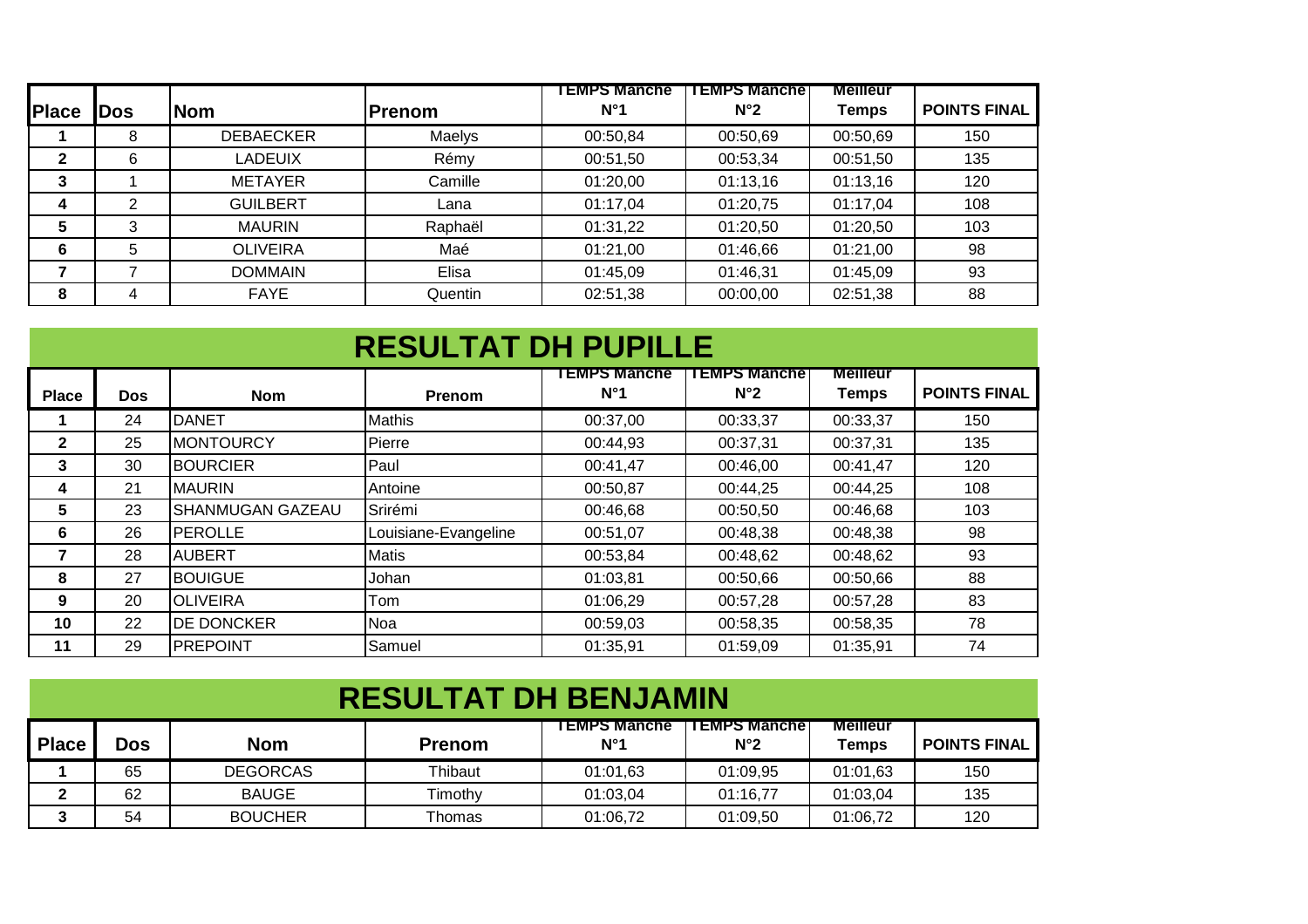| 4       | 67 | <b>PLUYAUD</b>   | Louis    | 01:33,32 | 01:13,81 | 01:13,81 | 108        |
|---------|----|------------------|----------|----------|----------|----------|------------|
| 5       | 53 | <b>BOUCHER</b>   | Antoine  | 01:15,39 | 01:16,30 | 01:15,39 | 103        |
| 6       | 56 | <b>CHAIGNAUD</b> | Melvin   | 01:17,46 | 01;20,01 | 01:17,46 | 98         |
|         | 55 | <b>BOUTHET</b>   | Guewenn  | 01:22,82 | 01:20,43 | 01:20,43 | 93         |
| 8       | 58 | LANDREAU         | Mathis   | 01:54,55 | 01:23,96 | 01:23,96 | 88         |
| 9       | 61 | <b>LADEUIX</b>   | Anthonin | 01:30,82 | 01:28,69 | 01:28,69 | 83         |
| 10      | 51 | <b>CHEMINADE</b> | Gabin    | 01:41,65 | 01:36,66 | 01:36,66 | 78         |
| 11      | 63 | <b>MONTOURCY</b> | Emma     | 02:11,65 | 01:38,84 | 01:38,84 | 74         |
| $12 \,$ | 59 | <b>FALOURD</b>   | Camille  | 01:43,70 | 01:40,41 | 01:40,41 | 70         |
| 13      | 50 | <b>METAYER</b>   | Thomas   | 01:54,56 | 01:45,25 | 01:45,25 | 66         |
| 14      | 66 | <b>BARBOTIN</b>  | Alice    | 01:45,51 | 02:45,34 | 01:45,51 | 62         |
| 15      | 60 | <b>JUILLIEN</b>  | Enora    | 02:54,89 | 02:34,07 | 02:34,07 | 58         |
| 16      | 52 | DE DONCKER       | Alexis   | 03:50,48 | 03:12,73 | 03:12,73 | 55         |
| 17      | 57 | <b>DUBREUIL</b>  | Maxence  | 04:52,41 | 10:00,00 | 04:52,41 | 52         |
| 18      | 64 | <b>QUERION</b>   | Mathias  | ABD      | ABD      | ABD      | <b>ABD</b> |

|              | <b>RESULTAT DH MINIME</b> |                  |                 |                                     |                                     |                                 |                     |  |  |  |
|--------------|---------------------------|------------------|-----------------|-------------------------------------|-------------------------------------|---------------------------------|---------------------|--|--|--|
| <b>Place</b> | <b>Dos</b>                | <b>Nom</b>       | <b>Prenom</b>   | <b>TEMPS Manche</b><br>$N^{\circ}1$ | <b>TEMPS Manche</b><br>$N^{\circ}2$ | <b>Meilleur</b><br><b>Temps</b> | <b>POINTS FINAL</b> |  |  |  |
|              | 90                        | <b>ROY</b>       | Florian         | 01:02,54                            | 00:54,26                            | 00:54,26                        | 150                 |  |  |  |
| $\mathbf{2}$ | 85                        | <b>BAUNIER</b>   | Lucas           | 01:07,18                            | 00:55,73                            | 00:55,73                        | 135                 |  |  |  |
| 3            | 88                        | LAVALETTE        | Paul            | 01:02,00                            | 00:56,01                            | 00:56,01                        | 120                 |  |  |  |
| 4            | 95                        | <b>PEROLLE</b>   | De-Lorean       | 01:19,47                            | 00:58,77                            | 00:58,77                        | 108                 |  |  |  |
| 5            | 86                        | <b>GENEUIL</b>   | Aurélien        | 00:58,97                            | 01:03,07                            | 00:58,97                        | 103                 |  |  |  |
| 6            | 94                        | <b>MERCERON</b>  | Clément         | 01:08,78                            | 01:01,93                            | 01:01,93                        | 98                  |  |  |  |
| 7            | 89                        | SOUCHON          | Antonin         | 01:04,01                            | 01:13,46                            | 01:04,01                        | 93                  |  |  |  |
| 8            | 92                        | <b>GARCIA</b>    | Maxime          | 01:19,21                            | 01:14,74                            | 01:14,74                        | 88                  |  |  |  |
| 9            | 91                        | <b>DOMMAIN</b>   | Matéo           | 01:16,07                            | 01:15,02                            | 01:15,02                        | 83                  |  |  |  |
| 10           | 93                        | <b>FAFON</b>     | Hugo            | 01:24,74                            | 01:15,18                            | 01:15,18                        | 78                  |  |  |  |
| 11           | 96                        | <b>GAUTRON</b>   | <b>Baptiste</b> | 01:54,09                            | 01:34,27                            | 01:34,27                        | 74                  |  |  |  |
| 12           | 84                        | DE DONCKER       | Léo             | 01:35,63                            | 01:35,53                            | 01:35,53                        | 70                  |  |  |  |
| 13           | 98                        | <b>PARONNAUD</b> | Alban           | 01:49,63                            | 01:37.69                            | 01:37,69                        | 66                  |  |  |  |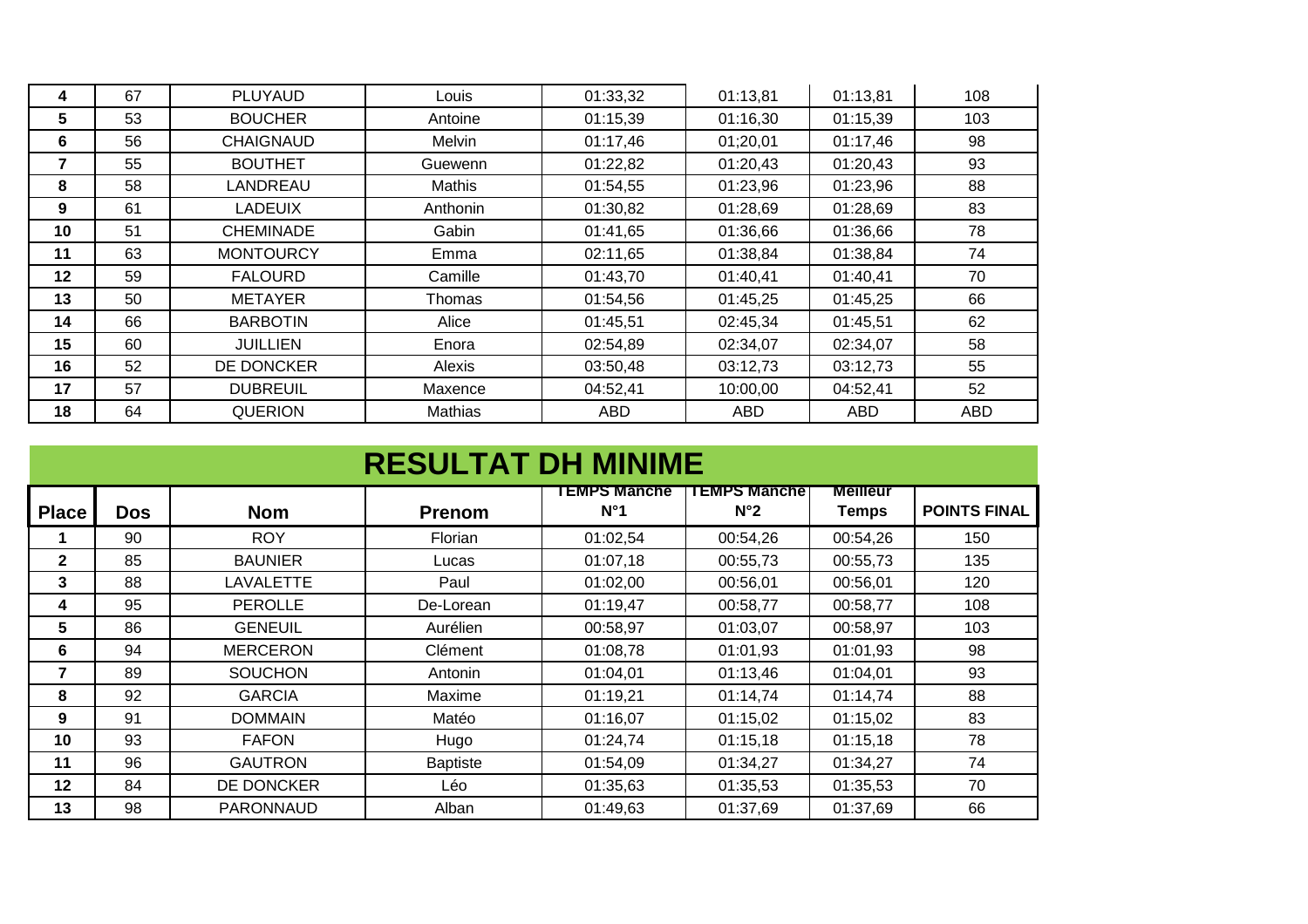| 14 | 97 | <b>POUZAUD</b>  | Axel          | 01:47.90 | 01:40,60   | 01:40.60   | 62 |
|----|----|-----------------|---------------|----------|------------|------------|----|
| 15 | 83 | <b>TALON</b>    | Florian       | 01:44,03 | 01:41,53   | 01:41.53   | 58 |
| 16 | 87 | <b>JUILLIEN</b> | Corentin      | 01:59.46 | 01:53,90   | 01:53,90   | 55 |
| 17 | 82 | <b>OLIVET</b>   | Dimitri       | 01:59,49 | 02:03,43   | 01:59,49   | 52 |
|    | 81 | <b>GUILBERT</b> | <b>Mattew</b> | ABS      | <b>ABS</b> | <b>ABS</b> |    |

|              | <b>RESULTAT DH CADET</b> |                   |                  |                               |                                     |                                 |                     |  |  |  |
|--------------|--------------------------|-------------------|------------------|-------------------------------|-------------------------------------|---------------------------------|---------------------|--|--|--|
| <b>Place</b> | <b>Dos</b>               | <b>Nom</b>        | <b>Prenom</b>    | I EMPS Manche<br>$N^{\circ}1$ | <b>TEMPS Manche</b><br>$N^{\circ}2$ | <b>Meilleur</b><br><b>Temps</b> | <b>POINTS FINAL</b> |  |  |  |
|              | 119                      | <b>BELLEC</b>     | Gabriel          | 01:10,77                      | 00:53,98                            | 00:53,98                        | 150                 |  |  |  |
| $\mathbf{2}$ | 112                      | <b>CHAUVIN</b>    | Mathis           | 00:56,59                      | 00:55,58                            | 00:55,58                        | 135                 |  |  |  |
| 3            | 111                      | <b>DUPEYRON</b>   | Raphaël          | 01:22,43                      | 00:58,40                            | 00:58,40                        | 120                 |  |  |  |
| 4            | 115                      | <b>JOUSSE</b>     | <b>Stanislas</b> | 01:11,27                      | 00:58,46                            | 00:58,46                        | 108                 |  |  |  |
| 5            | 110                      | <b>NEBOUT</b>     | Hugo             | 01:07,90                      | 00:59,98                            | 00:59,98                        | 103                 |  |  |  |
| 6            | 113                      | <b>DIEUMEGARD</b> | Clément          | 01:07,05                      | 01:07,50                            | 01:07,05                        | 98                  |  |  |  |
|              | 114                      | <b>GUILLON</b>    | Pierrick         | 01:07,76                      | 01:08,52                            | 01:07,76                        | 93                  |  |  |  |
| 8            | 117                      | <b>VEYSSIERE</b>  | Valentin         | 01:08,71                      | 01:13,75                            | 01:08,71                        | 88                  |  |  |  |
| 9            | 120                      | MAHE              | Pierre           | 01:32,77                      | 01:30,26                            | 01:30,26                        | 83                  |  |  |  |
|              | 116                      | <b>NOEL</b>       | Victorien        | ABS                           | <b>ABS</b>                          | <b>ABS</b>                      |                     |  |  |  |
|              | 118                      | <b>GARCIA</b>     | Antonin          | <b>ABS</b>                    | <b>ABS</b>                          | <b>ABS</b>                      |                     |  |  |  |

|              | <b>Resultat XC Poussin</b> |                  |               |                     |  |  |  |  |  |
|--------------|----------------------------|------------------|---------------|---------------------|--|--|--|--|--|
| <b>Place</b> | <b>Dos</b>                 | <b>Nom</b>       | <b>Prenom</b> | <b>POINTS FINAL</b> |  |  |  |  |  |
|              | 6                          | <b>LADEUIX</b>   | Rémy          | 150                 |  |  |  |  |  |
| $\mathbf{2}$ | 5                          | <b>OLIVEIRA</b>  | Maé           | 135                 |  |  |  |  |  |
| 3            | 7                          | <b>DOMMAIN</b>   | Elisa         | 120                 |  |  |  |  |  |
| 4            |                            | <b>METAYER</b>   | Camille       | 108                 |  |  |  |  |  |
| 5            | 4                          | <b>FAYE</b>      | Quentin       | 103                 |  |  |  |  |  |
| 6            | 2                          | <b>GUILBERT</b>  | Lana          | 98                  |  |  |  |  |  |
| 7            | 8                          | <b>DEBAECKER</b> | Maelys        | 93                  |  |  |  |  |  |
| 8            | 3                          | <b>MAURIN</b>    | Raphaël       | 88                  |  |  |  |  |  |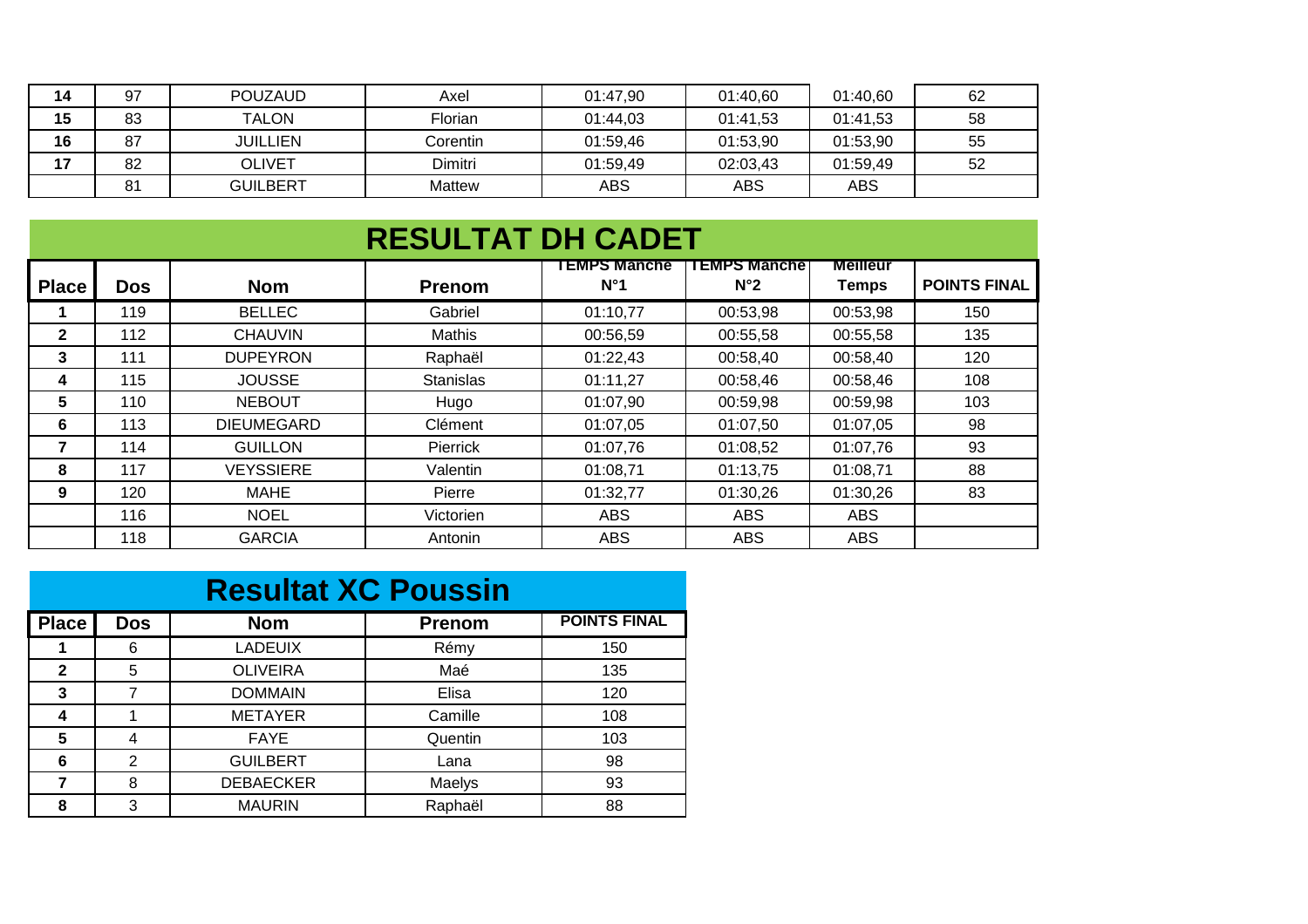|                | <b>RESULTAT XC PUPILLE</b> |                  |                      |                     |  |  |  |  |  |
|----------------|----------------------------|------------------|----------------------|---------------------|--|--|--|--|--|
| <b>Place</b>   | <b>Dos</b>                 | <b>Nom</b>       | <b>Prenom</b>        | <b>POINTS FINAL</b> |  |  |  |  |  |
| 1              | 25                         | <b>MONTOURCY</b> | Pierre               | 150                 |  |  |  |  |  |
| $\mathbf{2}$   | 30                         | <b>BOURCIER</b>  | Paul                 | 135                 |  |  |  |  |  |
| 3              | 24                         | <b>DANET</b>     | <b>Mathis</b>        | 120                 |  |  |  |  |  |
| 4              | 26                         | <b>PEROLLE</b>   | Louisiane-Evangeline | 108                 |  |  |  |  |  |
| 5              | 23                         | SHANMUGAN GAZEAU | Srirémi              | 103                 |  |  |  |  |  |
| 6              | 28                         | <b>AUBERT</b>    | <b>Matis</b>         | 98                  |  |  |  |  |  |
| $\overline{7}$ | 21                         | <b>MAURIN</b>    | Antoine              | 93                  |  |  |  |  |  |
| 8              | 27                         | <b>BOUIGUE</b>   | Johan                | 88                  |  |  |  |  |  |
| 9              | 20                         | <b>OLIVEIRA</b>  | Tom                  | 83                  |  |  |  |  |  |
| 10             | 22                         | DE DONCKER       | Noa                  | 78                  |  |  |  |  |  |
| 11             | 29                         | <b>PREPOINT</b>  | Samuel               | 74                  |  |  |  |  |  |

|              |            | <b>RESULTAT XC BENJAMIN</b> |               |                     |
|--------------|------------|-----------------------------|---------------|---------------------|
| <b>Place</b> | <b>Dos</b> | <b>Nom</b>                  | <b>Prenom</b> | <b>POINTS FINAL</b> |
|              | 62         | <b>BAUGE</b>                | Timothy       | 150                 |
| $\mathbf{2}$ | 53         | <b>BOUCHER</b>              | Antoine       | 135                 |
| 3            | 54         | <b>BOUCHER</b>              | Thomas        | 120                 |
| 4            | 65         | <b>DEGORCAS</b>             | Thibaut       | 108                 |
| 5            | 56         | <b>CHAIGNAUD</b>            | Melvin        | 103                 |
| 6            | 58         | LANDREAU                    | Mathis        | 98                  |
| 7            | 63         | <b>MONTOURCY</b>            | Emma          | 93                  |
| 8            | 66         | <b>BARBOTIN</b>             | Alice         | 88                  |
| 9            | 61         | <b>LADEUIX</b>              | Anthonin      | 83                  |
| 10           | 50         | <b>METAYER</b>              | Thomas        | 78                  |
| 11           | 55         | <b>BOUTHET</b>              | Guewenn       | 74                  |
| 12           | 67         | <b>PLUYAUD</b>              | Louis         | 70                  |
| 13           | 51         | <b>CHEMINADE</b>            | Gabin         | 66                  |
| 14           | 59         | <b>FALOURD</b>              | Camille       | 62                  |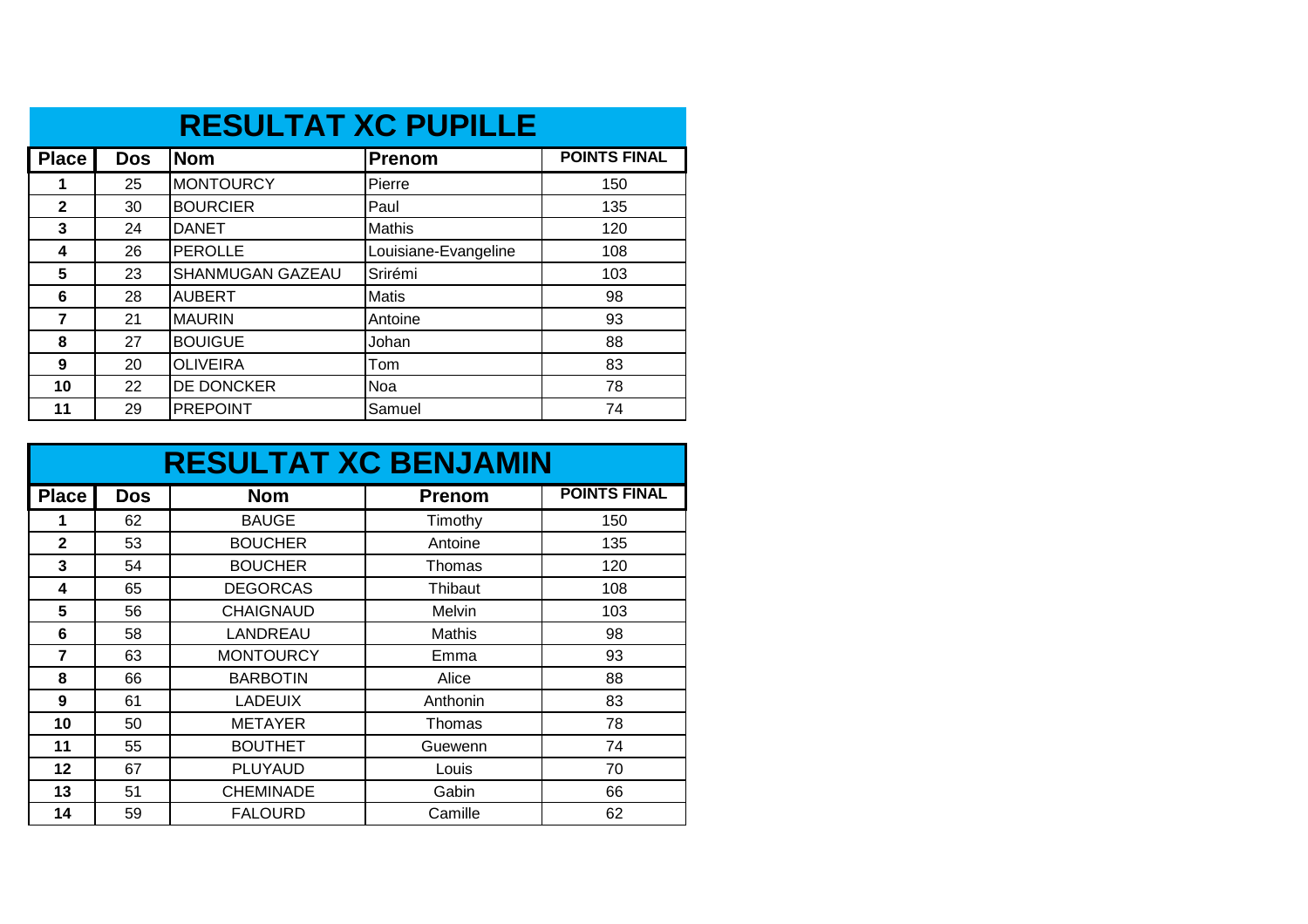| 15  | 57 | <b>DUBREUIL</b> | Maxence | 58 |
|-----|----|-----------------|---------|----|
| 16  | 60 | JUILLIEN        | Enora   | 55 |
| 17  | 52 | DE DONCKER      | Alexis  | 52 |
| ABD | 64 | <b>QUERION</b>  | Mathias |    |

#### **RESULTAT XC MINIME**

| <b>Place</b>     | <b>Dos</b> | <b>Nom</b>       | <b>Prenom</b>   | <b>POINTS FINAL</b> |
|------------------|------------|------------------|-----------------|---------------------|
| 1                | 90         | <b>ROY</b>       | Florian         | 150                 |
| $\overline{2}$   | 89         | <b>SOUCHON</b>   | Antonin         | 135                 |
| 3                | 88         | <b>LAVALETTE</b> | Paul            | 120                 |
| 4                | 85         | <b>BAUNIER</b>   | Lucas           | 108                 |
| 5                | 93         | <b>FAFON</b>     | Hugo            | 103                 |
| 6                | 84         | DE DONCKER       | Léo             | 98                  |
| 7                | 94         | <b>MERCERON</b>  | Clément         | 93                  |
| 8                | 92         | <b>GARCIA</b>    | Maxime          | 88                  |
| $\boldsymbol{9}$ | 91         | <b>DOMMAIN</b>   | Matéo           | 83                  |
| 10               | 95         | <b>PEROLLE</b>   | De-Lorean       | 78                  |
| 11               | 97         | <b>POUZAUD</b>   | Axel            | 74                  |
| 12               | 86         | <b>GENEUIL</b>   | Aurélien        | 70                  |
| 13               | 87         | <b>JUILLIEN</b>  | Corentin        | 66                  |
| 14               | 82         | <b>OLIVET</b>    | Dimitri         | 62                  |
| 15               | 96         | <b>GAUTRON</b>   | <b>Baptiste</b> | 58                  |
| 16               | 83         | <b>TALON</b>     | Florian         | 55                  |
| 17               | 98         | PARONNAUD        | Alban           | 52                  |
| <b>ABS</b>       | 81         | <b>GUILBERT</b>  | Mattew          |                     |

| <b>RESULTAT XC CADET</b> |     |                 |                 |                     |  |  |
|--------------------------|-----|-----------------|-----------------|---------------------|--|--|
| <b>Place</b>             | Dos | Nom             | <b>Prenom</b>   | <b>POINTS FINAL</b> |  |  |
|                          | 111 | <b>DUPEYRON</b> | Raphaël         | 150                 |  |  |
| $\mathbf{2}$             | 114 | <b>GUILLON</b>  | <b>Pierrick</b> | 135                 |  |  |
| 3                        | 110 | <b>NEBOUT</b>   | Hugo            | 120                 |  |  |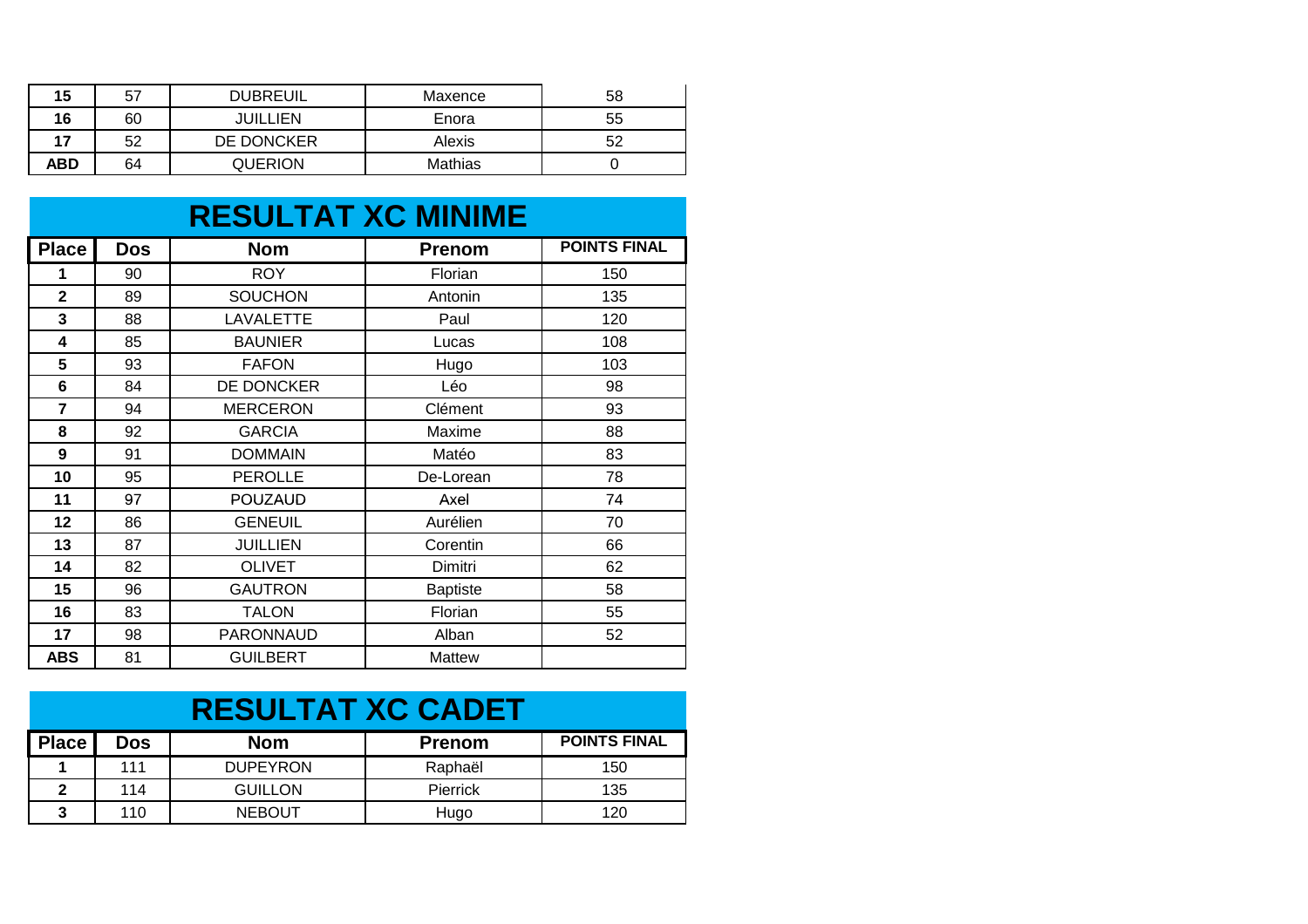| 4          | 117 | <b>VEYSSIERE</b>  | Valentin         | 108 |
|------------|-----|-------------------|------------------|-----|
| 5          | 115 | <b>JOUSSE</b>     | <b>Stanislas</b> | 103 |
| 6          | 112 | <b>CHAUVIN</b>    | Mathis           | 98  |
|            | 119 | <b>BELLEC</b>     | Gabriel          | 93  |
| 8          | 113 | <b>DIEUMEGARD</b> | Clément          | 88  |
| 9          | 120 | MAHE              | Pierre           | 83  |
| <b>ABS</b> | 116 | <b>NOEL</b>       | Victorien        |     |
| <b>ABS</b> | 118 | <b>GARCIA</b>     | Antonin          |     |

## **Classement Général mixte**

|              | <b>Resultat Poussin</b> |                  |         |                      |          |                                  |                       |                     |                  |
|--------------|-------------------------|------------------|---------|----------------------|----------|----------------------------------|-----------------------|---------------------|------------------|
| place        | <b>Dos</b>              | <b>Nom</b>       | Prénom  | Club                 | Catég    | <b>Descente</b><br><b>Points</b> | <b>Country Points</b> | <b>Trial Points</b> | <b>Résultats</b> |
|              | 6                       | <b>LADEUIX</b>   | Rémy    | IC B C               | Pous     | 135                              | 150                   | 135                 | 420              |
| $\mathbf{2}$ | 8                       | <b>DEBAECKER</b> | Maelys  | OCEA                 | Pous 2 F | 150                              | 93                    | 120                 | 363              |
| 3            | $\overline{2}$          | <b>GUILBERT</b>  | Lana    | IC O COURONNAIS      | Pous 2 F | 108                              | 98                    | 150                 | 356              |
| 4            | 5                       | <b>OLIVEIRA</b>  | Maé     | IC O COURONNAIS      | Pous 1   | 98                               | 135                   | 108                 | 341              |
| 5            |                         | <b>METAYER</b>   | Camille | IC O COURONNAIS      | Pous 1 F | 120                              | 108                   | 93                  | 321              |
| 6            |                         | <b>DOMMAIN</b>   | Elisa   | <b>IGAURIAC VTT</b>  | Pous 2 F | 93                               | 120                   | 103                 | 316              |
|              | 3                       | <b>MAURIN</b>    | Raphaël | IC O COURONNAIS      | Pous 1   | 103                              | 88                    | 98                  | 289              |
| 8            | 4                       | <b>FAYE</b>      | Quentin | <b>CO COURONNAIS</b> | Pous 1   | 88                               | 103                   | 88                  | 279              |

|       | <b>Resultat Pupille</b> |              |        |                   |       |                                  |                       |                     |                  |
|-------|-------------------------|--------------|--------|-------------------|-------|----------------------------------|-----------------------|---------------------|------------------|
| place | Dos                     | <b>Nom</b>   | Prénom | Club              | Catég | <b>Descente</b><br><b>Points</b> | <b>Country Points</b> | <b>Trial Points</b> | <b>Résultats</b> |
|       | 24                      | <b>DANET</b> | Mathis | <b>JARNAC VTT</b> | Pup   | 150                              | 120                   | 150                 | 420              |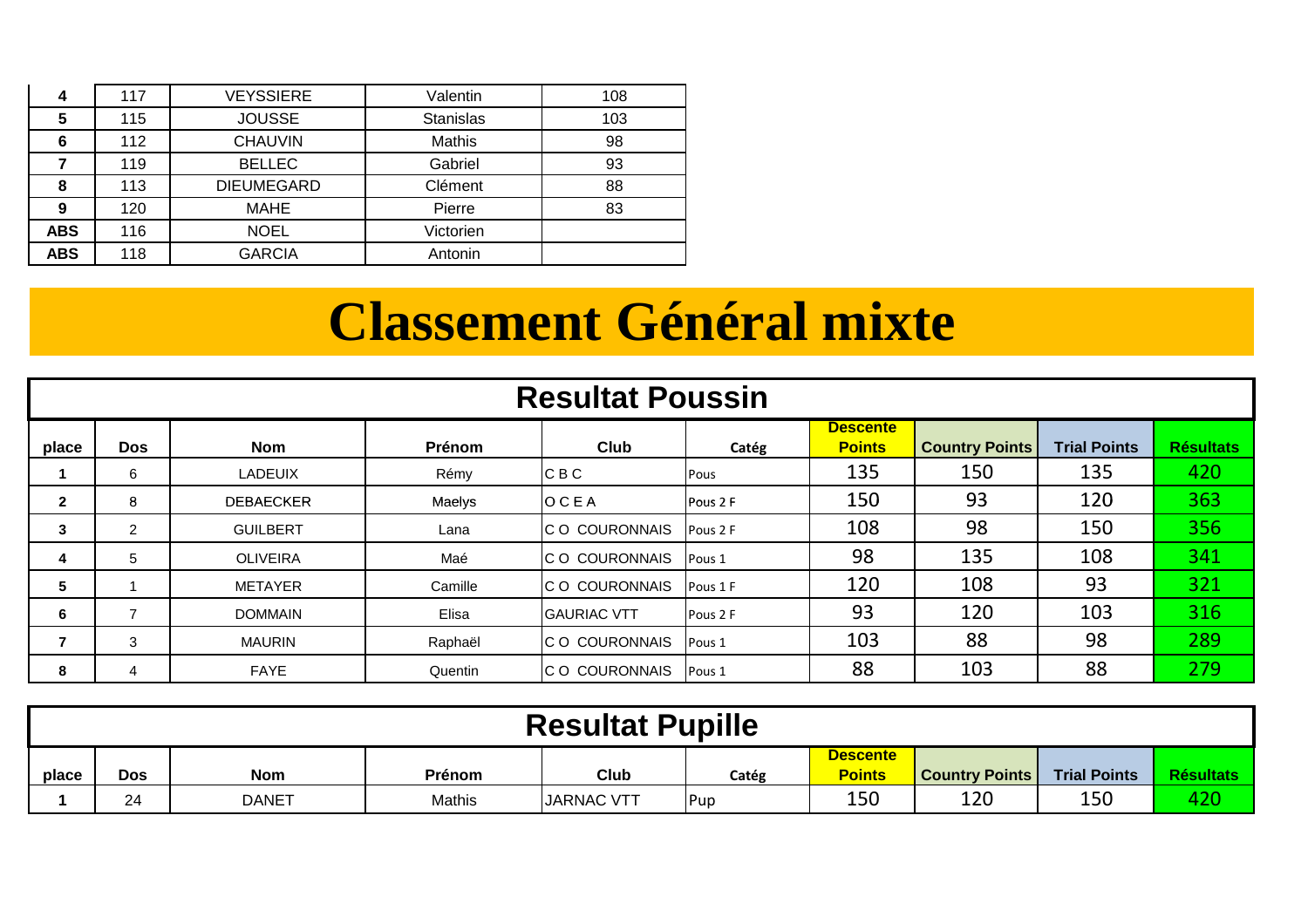| າ<br>◢ | 25 | <b>MONTOURCY</b> | Pierre               | <b>GAURIAC VTT</b>   | Pup <sub>1</sub> | 135 | 150 | 135 | 420 |
|--------|----|------------------|----------------------|----------------------|------------------|-----|-----|-----|-----|
| 3      | 30 | <b>BOURCIER</b>  | Paul                 | C O COURONNAIS Pup 2 |                  | 120 | 135 | 103 | 358 |
| 4      | 26 | PEROLLE          | Louisiane-Evangeline | OCEA                 | Pup 2 F          | 98  | 108 | 120 | 326 |
| 5      | 21 | <b>MAURIN</b>    | Antoine              | C O COURONNAIS Pup 1 |                  | 108 | 93  | 108 | 309 |
| 6      | 23 | SHANMUGAN GAZEAU | Srirémi              | C O COURONNAIS Pup 2 |                  | 103 | 103 | 98  | 304 |
|        | 28 | <b>AUBERT</b>    | Matis                | <b>OCEA</b>          | Pup 1            | 93  | 98  | 88  | 279 |
| 8      | 20 | <b>OLIVEIRA</b>  | Tom                  | C O COURONNAIS Pup 2 |                  | 83  | 83  | 93  | 259 |
| 9      | 27 | <b>BOUIGUE</b>   | Johan                | OCEA                 | Pup <sub>1</sub> | 88  | 88  | 83  | 259 |
| 10     | 22 | DE DONCKER       | Noa                  | C O COURONNAIS Pup 1 |                  | 78  | 78  | 78  | 234 |
| 11     | 29 | <b>PREPOINT</b>  | Samuel               | OCEA                 | Pup <sub>1</sub> | 74  | 74  | 74  | 222 |

|                |            |                  |          | <b>Resultat benjamin</b> |          |                                  |                       |                     |                  |
|----------------|------------|------------------|----------|--------------------------|----------|----------------------------------|-----------------------|---------------------|------------------|
| place          | <b>Dos</b> | <b>Nom</b>       | Prénom   | <b>Club</b>              | Catég    | <b>Descente</b><br><b>Points</b> | <b>Country Points</b> | <b>Trial Points</b> | <b>Résultats</b> |
|                | 62         | <b>BAUGE</b>     | Timothy  | <b>CBC</b>               | Benj     | 135                              | 150                   | 120                 | 405              |
| $\mathbf{2}$   | 54         | <b>BOUCHER</b>   | Thomas   | <b>JARNAC VTT</b>        | Benj     | 120                              | 120                   | 150                 | 390              |
| 3              | 53         | <b>BOUCHER</b>   | Antoine  | <b>JARNAC VTT</b>        | Benj     | 103                              | 135                   | 135                 | 373              |
| 4              | 65         | <b>DEGORCAS</b>  | Thibaut  | <b>JARNAC VTT</b>        | Benj     | 150                              | 108                   | 108                 | 366              |
| 5              | 56         | <b>CHAIGNAUD</b> | Melvin   | <b>JARNAC VTT</b>        | Benj     | 98                               | 103                   | 88                  | 289              |
| 6              | 58         | LANDREAU         | Mathis   | <b>JARNAC VTT</b>        | Benj     | 88                               | 98                    | 93                  | 279              |
| $\overline{7}$ | 55         | <b>BOUTHET</b>   | Guewenn  | <b>JARNAC VTT</b>        | Benj     | 93                               | 74                    | 103                 | 270              |
| 8              | 61         | <b>LADEUIX</b>   | Anthonin | <b>CBC</b>               | Benj     | 83                               | 83                    | 98                  | 264              |
| 9              | 67         | PLUYAUD          | Louis    | <b>BRACONNE RC</b>       | Benj 2   | 108                              | 70                    | 78                  | 256              |
| 10             | 63         | <b>MONTOURCY</b> | Emma     | <b>GAURIAC VTT</b>       | Benj 2 F | 74                               | 93                    | 62                  | 229              |
| 11             | 51         | <b>CHEMINADE</b> | Gabin    | C O COURONNAIS Benj 1    |          | 78                               | 66                    | 83                  | 227              |
| 12             | 50         | <b>METAYER</b>   | Thomas   | C O COURONNAIS Benj 2    |          | 66                               | 78                    | 74                  | 218              |
| 13             | 66         | <b>BARBOTIN</b>  | Alice    | EC <sub>3</sub> M        | Benj 2 F | 62                               | 88                    | 66                  | 216              |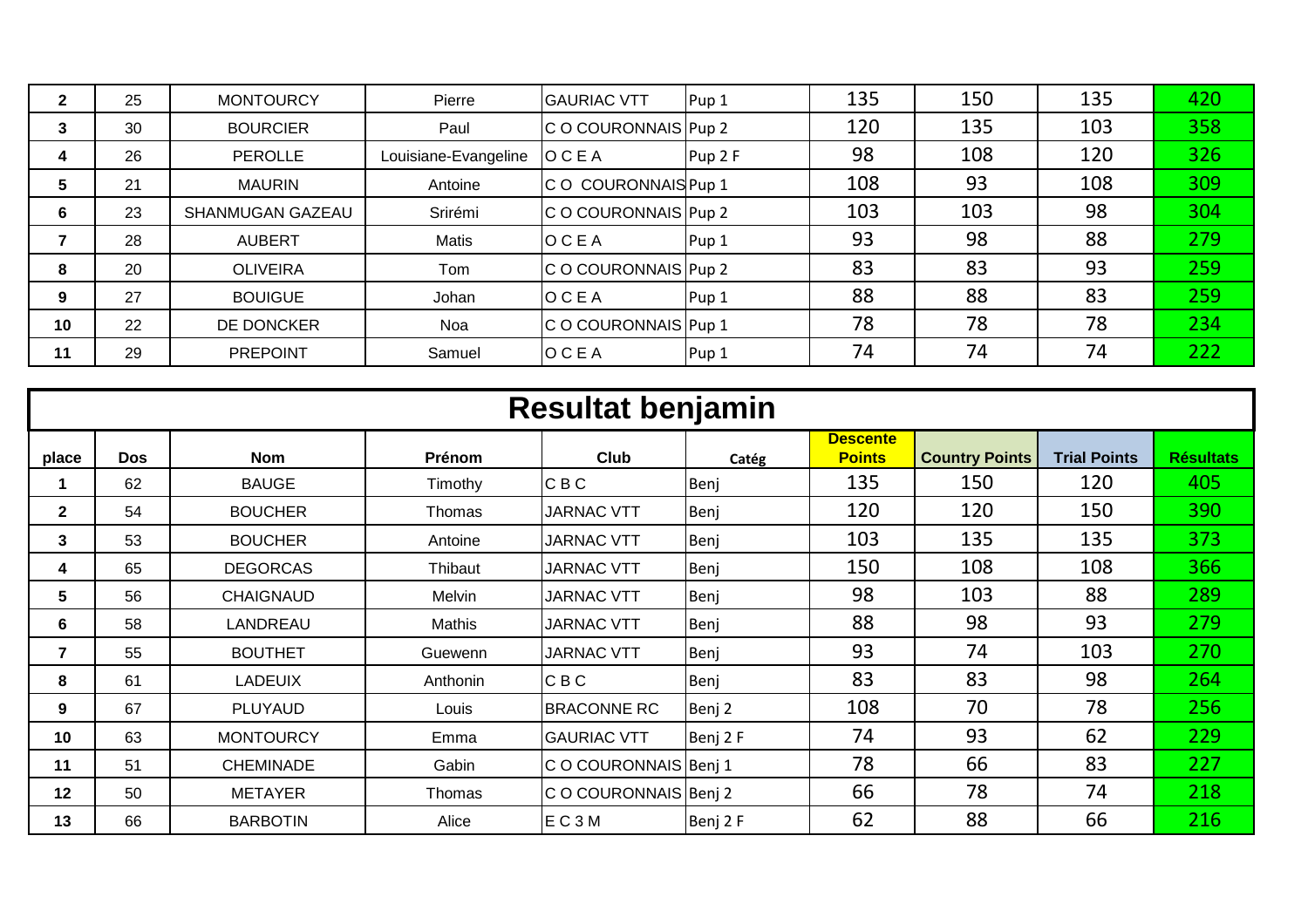| 14 | 59 | <b>FALOURD</b>  | Camille | <b>JARNAC VTT</b>     | Benj F | 70         | 62  | 70 | 202 |
|----|----|-----------------|---------|-----------------------|--------|------------|-----|----|-----|
| 15 | 60 | <b>JUILLIEN</b> | Enora   | <b>JARNAC VTT</b>     | Benj F | 58         | 55  | 58 | 171 |
| 16 | 57 | <b>DUBREUIL</b> | Maxence | <b>JARNAC VTT</b>     | Benj   | ЭZ         | 58  | 55 | 165 |
| 17 | 52 | DE DONCKER      | Alexis  | C O COURONNAIS Benj 1 |        | ככ         | 52  | 52 | 159 |
| 18 | 64 | <b>QUERION</b>  | Mathias | <b>GAURIAC VTT</b>    | Benj 2 | <b>ABD</b> | ABD | 49 |     |

|                | <b>Resultat Minime</b> |                  |                 |                      |       |                                  |                       |                     |                  |  |  |  |
|----------------|------------------------|------------------|-----------------|----------------------|-------|----------------------------------|-----------------------|---------------------|------------------|--|--|--|
| place          | <b>Dos</b>             | <b>Nom</b>       | Prénom          | Club                 | Catég | <b>Descente</b><br><b>Points</b> | <b>Country Points</b> | <b>Trial Points</b> | <b>Résultats</b> |  |  |  |
| -1             | 90                     | <b>ROY</b>       | Florian         | <b>CBC</b>           | Min   | 150                              | 150                   | 103                 | 403              |  |  |  |
| $\overline{2}$ | 88                     | <b>LAVALETTE</b> | Paul            | <b>JARNAC VTT</b>    | Min   | 120                              | 120                   | 150                 | 390              |  |  |  |
| 3              | 85                     | <b>BAUNIER</b>   | Lucas           | <b>JARNAC VTT</b>    | Min   | 135                              | 108                   | 120                 | 363              |  |  |  |
| 4              | 95                     | <b>PEROLLE</b>   | De-Lorean       | <b>OCEA</b>          | Min 2 | 108                              | 78                    | 135                 | 321              |  |  |  |
| 5              | 89                     | <b>SOUCHON</b>   | Antonin         | <b>CBC</b>           | Min   | 93                               | 135                   | 88                  | 316              |  |  |  |
| 6              | 86                     | <b>GENEUIL</b>   | Aurélien        | <b>JARNAC VTT</b>    | Min   | 103                              | 70                    | 108                 | 281              |  |  |  |
| $\overline{7}$ | 92                     | <b>GARCIA</b>    | Maxime          | <b>GAURIAC VTT</b>   | Min 1 | 88                               | 88                    | 93                  | 269              |  |  |  |
| 8              | 91                     | <b>DOMMAIN</b>   | Matéo           | <b>GAURIAC VTT</b>   | Min 1 | 83                               | 83                    | 98                  | 264              |  |  |  |
| 9              | 93                     | <b>LAFON</b>     | Hugo            | <b>GAURIAC VTT</b>   | Min 2 | 78                               | 103                   | 83                  | 264              |  |  |  |
| 10             | 94                     | <b>MERCERON</b>  | Clément         | <b>JARNAC VTT</b>    | Min   | 98                               | 93                    | 66                  | 257              |  |  |  |
| 11             | 84                     | DE DONCKER       | Léo             | C O COURONNAIS Min 1 |       | 70                               | 98                    | 70                  | 238              |  |  |  |
| 12             | 96                     | <b>GAUTRON</b>   | <b>Baptiste</b> | <b>OCEA</b>          | Min 1 | 74                               | 58                    | 74                  | 206              |  |  |  |
| 13             | 97                     | <b>POUZAUD</b>   | Axel            | <b>OCEA</b>          | Min 1 | 62                               | 74                    | 62                  | 198              |  |  |  |
| 14             | 83                     | <b>TALON</b>     | Florian         | C O COURONNAIS Min 1 |       | 58                               | 55                    | 78                  | 191              |  |  |  |
| 15             | 98                     | PARONNAUD        | Alban           | <b>OCEA</b>          | Min 2 | 66                               | 52                    | 55                  | 173              |  |  |  |
| 16             | 87                     | <b>JUILLIEN</b>  | Corentin        | <b>JARNAC VTT</b>    | Min   | 55                               | 66                    | 52                  | 173              |  |  |  |
| 17             | 82                     | <b>OLIVET</b>    | Dimitri         | C O COURONNAIS Min 1 |       | 52                               | 62                    | 58                  | 172              |  |  |  |
|                | 81                     | <b>GUILBERT</b>  | Mattew          | C O COURONNAIS Min 2 |       | <b>ABS</b>                       | <b>ABS</b>            | <b>ABS</b>          | <b>ABS</b>       |  |  |  |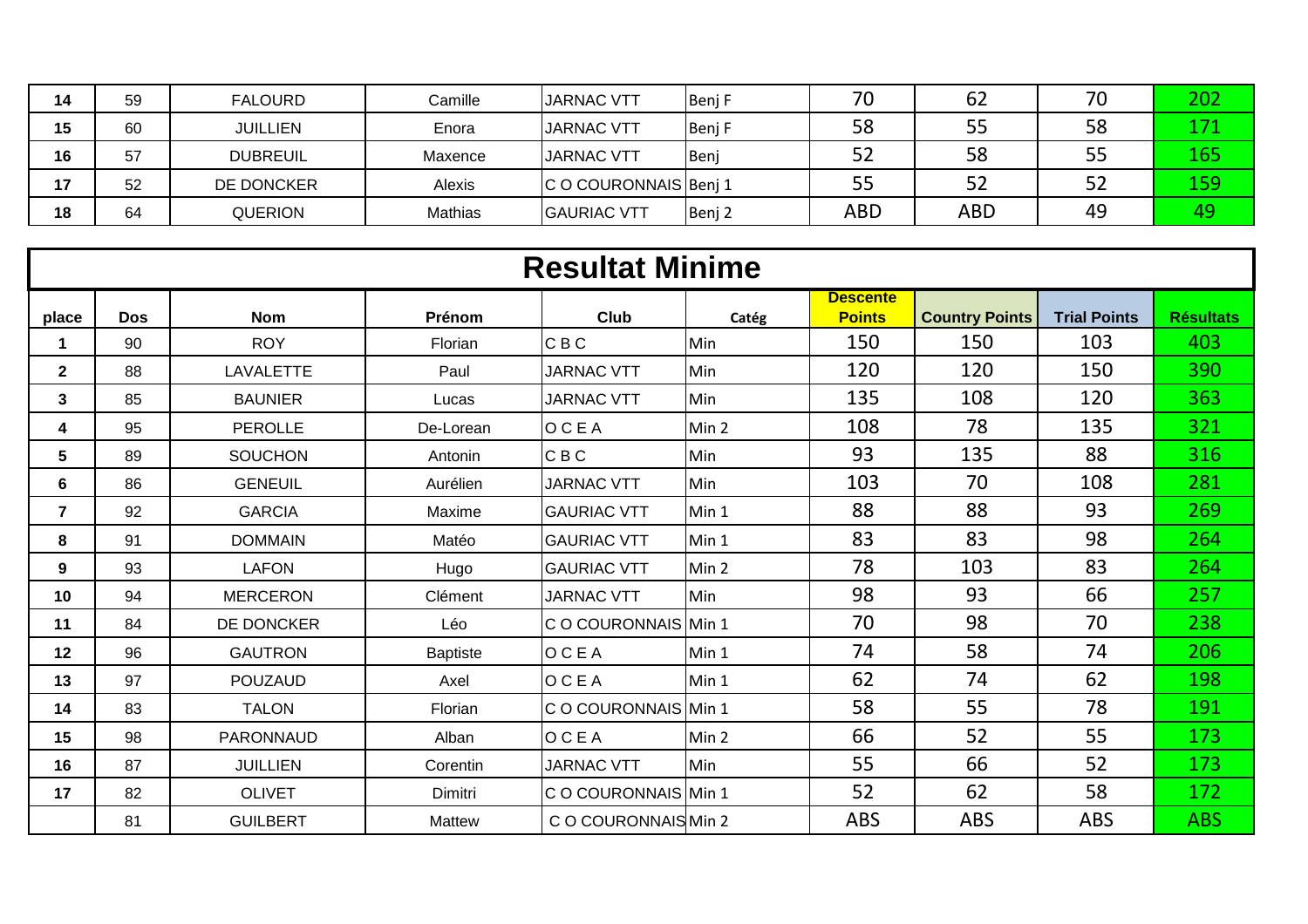|              |            |                   |                  | <b>Resultat Cadet</b> |       |                                  |                       |                     |                  |
|--------------|------------|-------------------|------------------|-----------------------|-------|----------------------------------|-----------------------|---------------------|------------------|
| place        | <b>Dos</b> | <b>Nom</b>        | Prénom           | <b>Club</b>           | Catég | <b>Descente</b><br><b>Points</b> | <b>Country Points</b> | <b>Trial Points</b> | <b>Résultats</b> |
|              | 111        | <b>DUPEYRON</b>   | Raphaël          | A C V                 | Cad 1 | 120                              | 150                   | 120                 | 390              |
| $\mathbf{2}$ | 112        | <b>CHAUVIN</b>    | Mathis           | <b>JARNAC VTT</b>     | Cad 2 | 135                              | 98                    | 150                 | 383              |
| 3            | 114        | <b>GUILLON</b>    | Pierrick         | JARNAC VTT            | Cad   | 93                               | 135                   | 108                 | 336              |
| 4            | 117        | <b>VEYSSIERE</b>  | Valentin         | <b>GAURIAC VTT</b>    | Cad 1 | 88                               | 108                   | 135                 | 331              |
| 5            | 119        | <b>BELLEC</b>     | Gabriel          | <b>JARNAC VTT</b>     | Cad   | 150                              | 93                    | 83                  | 326              |
| 6            | 110        | <b>NEBOUT</b>     | Hugo             | C O COURONNAIS Cad 2  |       | 103                              | 120                   | 98                  | 321              |
| 7            | 115        | <b>JOUSSE</b>     | <b>Stanislas</b> | <b>JARNAC VTT</b>     | Cad 2 | 108                              | 103                   | 103                 | 314              |
| 8            | 113        | <b>DIEUMEGARD</b> | Clément          | <b>JARNAC VTT</b>     | Cad 1 | 98                               | 88                    | 88                  | 274              |
| 9            | 120        | <b>MAHE</b>       | Pierre           | <b>GAURIAC VTT</b>    | Cad 2 | 83                               | 83                    | 93                  | 259              |
|              | 116        | <b>NOEL</b>       | Victorien        | <b>JARNAC VTT</b>     | Cad   | <b>ABS</b>                       | <b>ABS</b>            | <b>ABS</b>          | 0                |
|              | 118        | <b>GARCIA</b>     | Antonin          | <b>GAURIAC VTT</b>    | Cad 2 | <b>ABS</b>                       | <b>ABS</b>            | <b>ABS</b>          | $\mathbf{0}$     |

# **CLASSEMENT GENERAL FINAL**

|       | <b>Résultat Poussin</b> |                 |         |                |                   |                                  |                       |                     |                  |  |  |
|-------|-------------------------|-----------------|---------|----------------|-------------------|----------------------------------|-----------------------|---------------------|------------------|--|--|
| place | <b>Dos</b>              | <b>Nom</b>      | Prénom  | <b>Club</b>    | Catég             | <b>Descente</b><br><b>Points</b> | <b>Country Points</b> | <b>Trial Points</b> | <b>Résultats</b> |  |  |
|       | 6                       | LADEUIX         | Rémy    | <b>CBC</b>     | Pous              | 150                              | 150                   | 150                 | 450              |  |  |
| ົ     | 5                       | <b>OLIVEIRA</b> | Maé     | C O COURONNAIS | Pous <sub>1</sub> | 120                              | 135                   | 135                 | 390              |  |  |
| 3     | $\sim$                  | MAURIN          | Raphaël | C O COURONNAIS | Pous <sub>1</sub> | 135                              | 108                   | 120                 | 363              |  |  |
| 4     | 4                       | FAYE            | Quentin | C O COURONNAIS | Pous <sub>1</sub> | 108                              | 120                   | 108                 | 336              |  |  |
|       |                         |                 |         |                |                   |                                  |                       |                     |                  |  |  |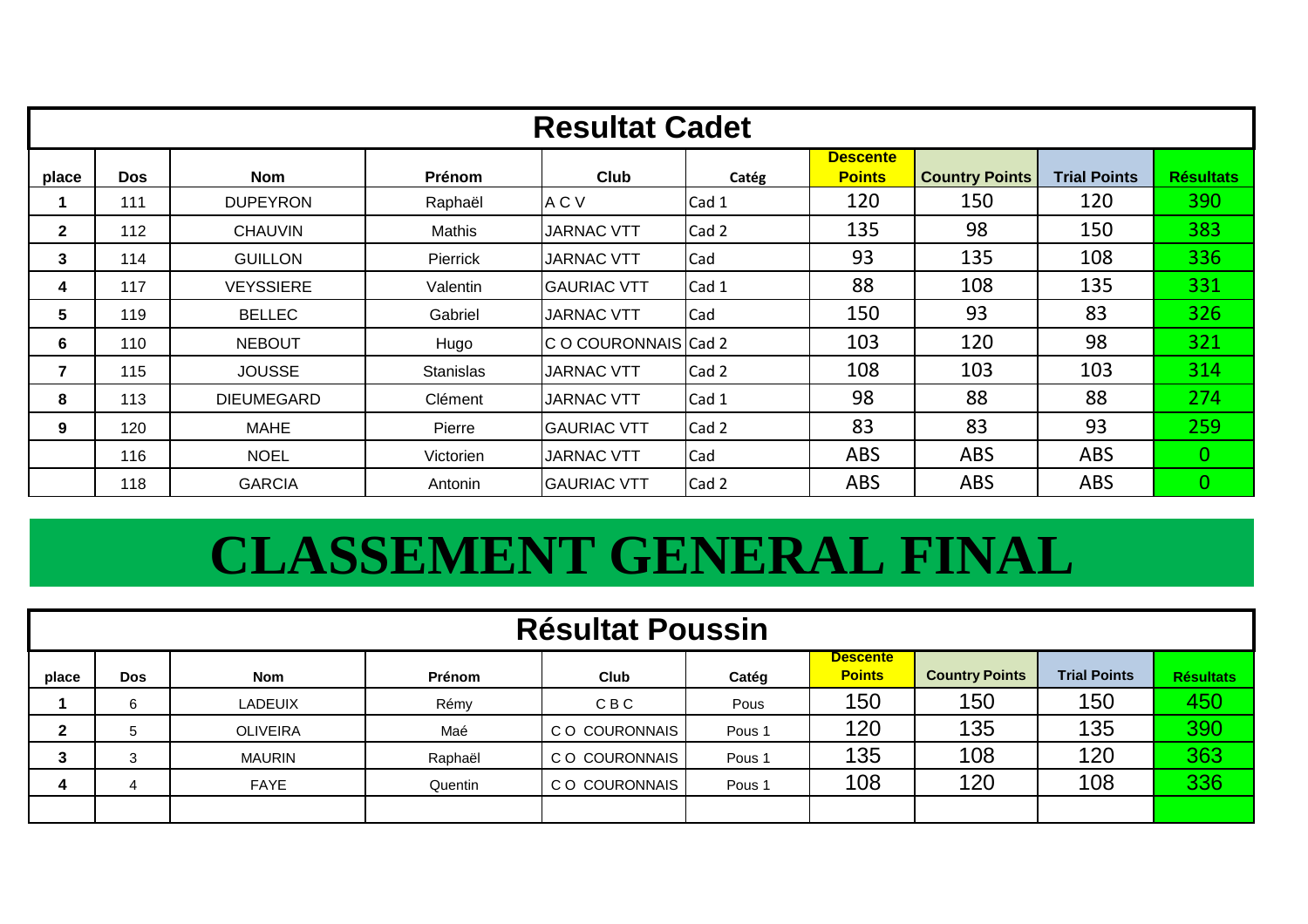|              |            |                  |         | <b>Résultat Poussine</b> |          |                                  |                       |                     |                  |
|--------------|------------|------------------|---------|--------------------------|----------|----------------------------------|-----------------------|---------------------|------------------|
|              |            |                  | Prénom  |                          |          | <b>Descente</b><br><b>Points</b> | <b>Country Points</b> | <b>Trial Points</b> | <b>Résultats</b> |
| place        | <b>Dos</b> | <b>Nom</b>       |         | Club                     | Catég    |                                  |                       |                     |                  |
|              | 8          | <b>DEBAECKER</b> | Maelys  | OCEA                     | Pous 2 F | 150                              | 108                   | 135                 | 393              |
| $\mathbf{2}$ | 2          | <b>GUILBERT</b>  | Lana    | C O COURONNAIS           | Pous 2 F | 120                              | 120                   | 150                 | 390              |
| 3            |            | <b>DOMMAIN</b>   | Elisa   | <b>GAURIAC VTT</b>       | Pous 2 F | 108                              | 150                   | 120                 | 378              |
|              |            | METAYER          | Camille | CO COURONNAIS            | Pous 1 F | 135                              | 135                   | 108                 | 378              |

|              |            |                     |         | <b>Résultat Pupille</b> |                  |                                  |                       |                     |                  |
|--------------|------------|---------------------|---------|-------------------------|------------------|----------------------------------|-----------------------|---------------------|------------------|
| place        | <b>Dos</b> | Nom                 | Prénom  | <b>Club</b>             | Catég            | <b>Descente</b><br><b>Points</b> | <b>Country Points</b> | <b>Trial Points</b> | <b>Résultats</b> |
|              |            | 24 DANET            | Mathjs  | <b>JARNAC VTT</b>       | Pup              | 150                              | 120                   | 150                 | 420              |
| $\mathbf{2}$ |            | 25 MONTOURCY        | Pierre  | <b>GAURIAC VTT</b>      | Pup 1            | 135                              | 150                   | 135                 | 420              |
| 3            |            | 30 BOURCIER         | Paul    | C O COURONNAIS          | Pup <sub>2</sub> | 120                              | 135                   | 108                 | 363              |
| 4            |            | 21 MAURIN           | Antoine | IC O COURONNAIS         | Pup 1            | 108                              | 98                    | 120                 | 326              |
| 5            |            | 23 SHANMUGAN GAZEAU | Srirémi | C O COURONNAIS          | Pup <sub>2</sub> | 103                              | 108                   | 103                 | 314              |
| 6            |            | 28 AUBERT           | Matis   | OCEA                    | Pup 1            | 98                               | 103                   | 93                  | 294              |
|              |            | 20 OLIVEIRA         | Ton     | C O COURONNAIS          | Pup <sub>2</sub> | 88                               | 88                    | 98                  | 274              |
| 8            |            | 27 BOUIGUE          | Johan   | <b>OCEA</b>             | Pup 1            | 93                               | 93                    | 88                  | 274              |
| 9            |            | 22 IDE DONCKER      | Noa     | C O COURONNAIS          | Pup 1            | 83                               | 83                    | 83                  | 249              |
| 10           |            | 29 PREPOINT         | Samuel  | OCEA                    | Pup 1            | 78                               | 78                    | 78                  | 234              |
|              |            |                     |         |                         |                  |                                  |                       |                     |                  |

|       | <b>Résultat Pupille</b>                                                                                                                       |  |  |  |  |  |  |  |  |  |  |  |
|-------|-----------------------------------------------------------------------------------------------------------------------------------------------|--|--|--|--|--|--|--|--|--|--|--|
| place | <b>Descente</b><br><b>Points</b><br><b>Trial Points</b><br><b>Country Points</b><br><b>Résultats</b><br>Club<br>Catég<br>Nom<br>Dos<br>Prénom |  |  |  |  |  |  |  |  |  |  |  |
|       | 450<br>150<br>150<br>150<br>26 PEROLLE<br>IOCEA<br>Pup 2F<br>Louisiane-Evangeline                                                             |  |  |  |  |  |  |  |  |  |  |  |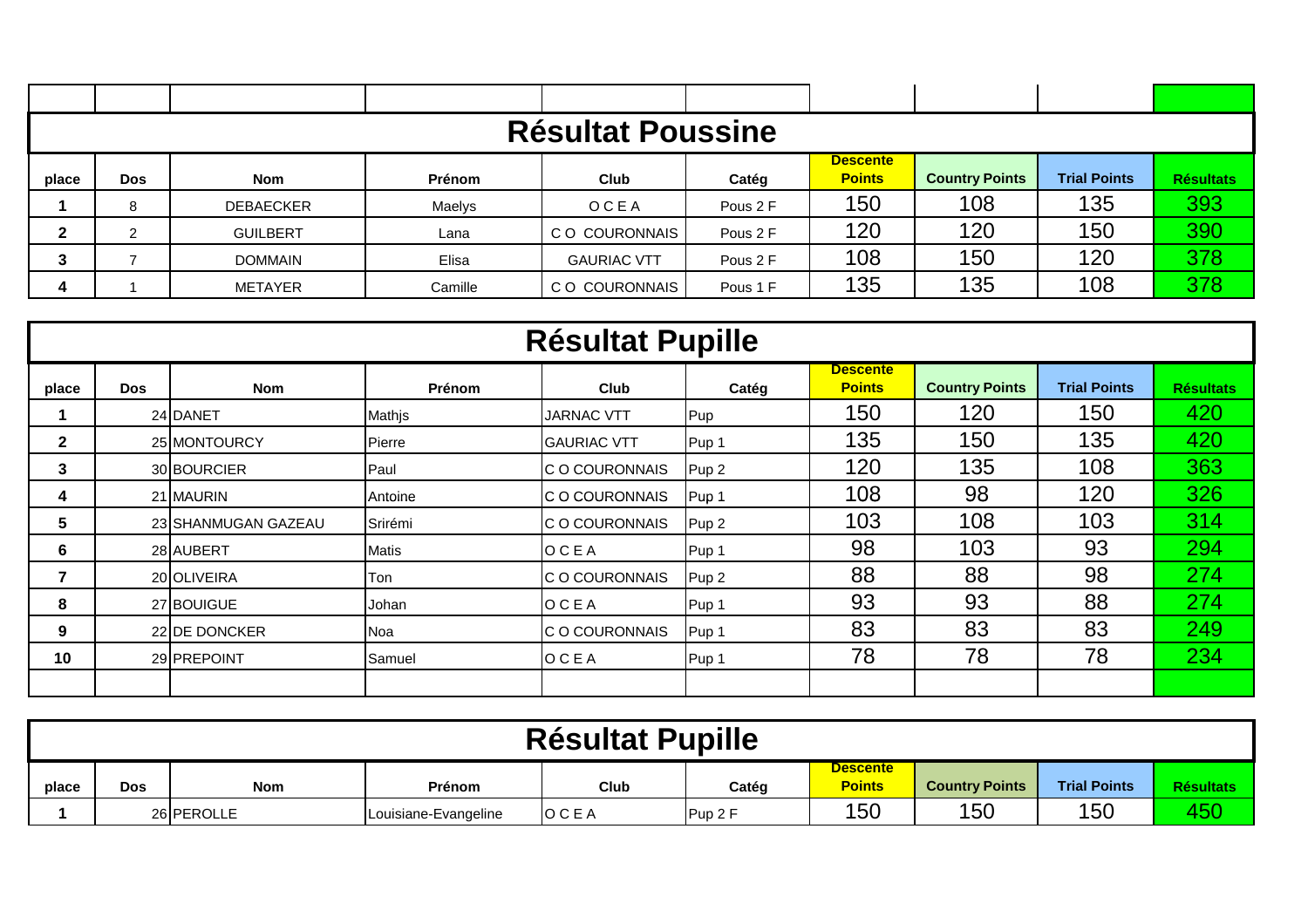|       | Résultat benjamin |               |                |                       |                |                                  |                       |                     |                  |  |  |  |
|-------|-------------------|---------------|----------------|-----------------------|----------------|----------------------------------|-----------------------|---------------------|------------------|--|--|--|
| place | <b>Dos</b>        | <b>Nom</b>    | Prénom         | Club                  | Catég          | <b>Descente</b><br><b>Points</b> | <b>Country Points</b> | <b>Trial Points</b> | <b>Résultats</b> |  |  |  |
| 1     |                   | 62 BAUGE      | Timothy        | C B C                 | $\Omega$       | 135                              | 150                   | 120                 | 405              |  |  |  |
| 2     |                   | 54 BOUCHER    | Thomas         | <b>JARNAC VTT</b>     | $\Omega$       | 120                              | 120                   | 150                 | 390              |  |  |  |
| 3     |                   | 53 BOUCHER    | Antoine        | <b>JARNAC VTT</b>     | $\Omega$       | 103                              | 135                   | 135                 | 373              |  |  |  |
| 4     |                   | 65 DEGORCAS   | Thibaut        | <b>JARNAC VTT</b>     | $\Omega$       | 150                              | 108                   | 108                 | 366              |  |  |  |
| 5     |                   | 56 CHAIGNAUD  | Melvin         | <b>JARNAC VTT</b>     | $\Omega$       | 98                               | 103                   | 88                  | 289              |  |  |  |
| 6     |                   | 55 BOUTHET    | Guewenn        | <b>JARNAC VTT</b>     | $\Omega$       | 93                               | 83                    | 103                 | 279              |  |  |  |
| 7     |                   | 58 LANDREAU   | Mathis         | <b>JARNAC VTT</b>     | $\Omega$       | 88                               | 98                    | 93                  | 279              |  |  |  |
| 8     |                   | 61 LADEUIX    | Anthonin       | C B C                 | $\Omega$       | 83                               | 93                    | 98                  | 274              |  |  |  |
| 9     |                   | 67 PLUYAUD    | Louis          | <b>BRACONNE R C</b>   | $\Omega$       | 108                              | 78                    | 78                  | 264              |  |  |  |
| 10    |                   | 50 METAYER    | Thomas         | <b>C O COURONNAIS</b> | $\Omega$       | 74                               | 88                    | 74                  | 236              |  |  |  |
| 11    |                   | 51 CHEMINADE  | Gabin          | C O COURONNAIS        | $\overline{0}$ | 78                               | 74                    | 83                  | 235              |  |  |  |
| 12    |                   | 57 DUBREUIL   | Maxence        | <b>JARNAC VTT</b>     | $\Omega$       | 66                               | 70                    | 70                  | 206              |  |  |  |
| 13    |                   | 52 DE DONCKER | Alexis         | C O COURONNAIS        | $\Omega$       | 72                               | 66                    | 66                  | 204              |  |  |  |
| 14    |                   | 64 QUERION    | <b>Mathias</b> | <b>GAURIAC VTT</b>    | $\overline{0}$ | <b>ABD</b>                       | <b>ABD</b>            | 62                  | 62               |  |  |  |
|       |                   |               |                |                       |                |                                  |                       |                     |                  |  |  |  |
|       |                   |               |                |                       |                |                                  |                       |                     |                  |  |  |  |

|       | Résultat benjamine |              |               |                    |          |                                  |                       |                     |                  |  |  |
|-------|--------------------|--------------|---------------|--------------------|----------|----------------------------------|-----------------------|---------------------|------------------|--|--|
| place | Dos                | <b>Nom</b>   | Prénom        | Club               | Catég    | <b>Descente</b><br><b>Points</b> | <b>Country Points</b> | <b>Trial Points</b> | <b>Résultats</b> |  |  |
|       |                    | 63 MONTOURCY | <b>IEmma</b>  | <b>GAURIAC VTT</b> | Benj 2 F | 150                              | 150                   | 120                 | 420              |  |  |
|       |                    | 59 FALOURD   | Camille       | <b>JARNAC VTT</b>  | Benj F   | 135                              | 120                   | 150                 | 405              |  |  |
|       |                    | 66 BARBOTIN  | Alice         | IE C 3 M           | Benj 2 F | 120                              | 135                   | 108                 | 363              |  |  |
|       |                    | 60 JUILLIEN  | <b>IEnora</b> | <b>JARNAC VTT</b>  | Benj F   | 108                              | 108                   | 135                 | 351              |  |  |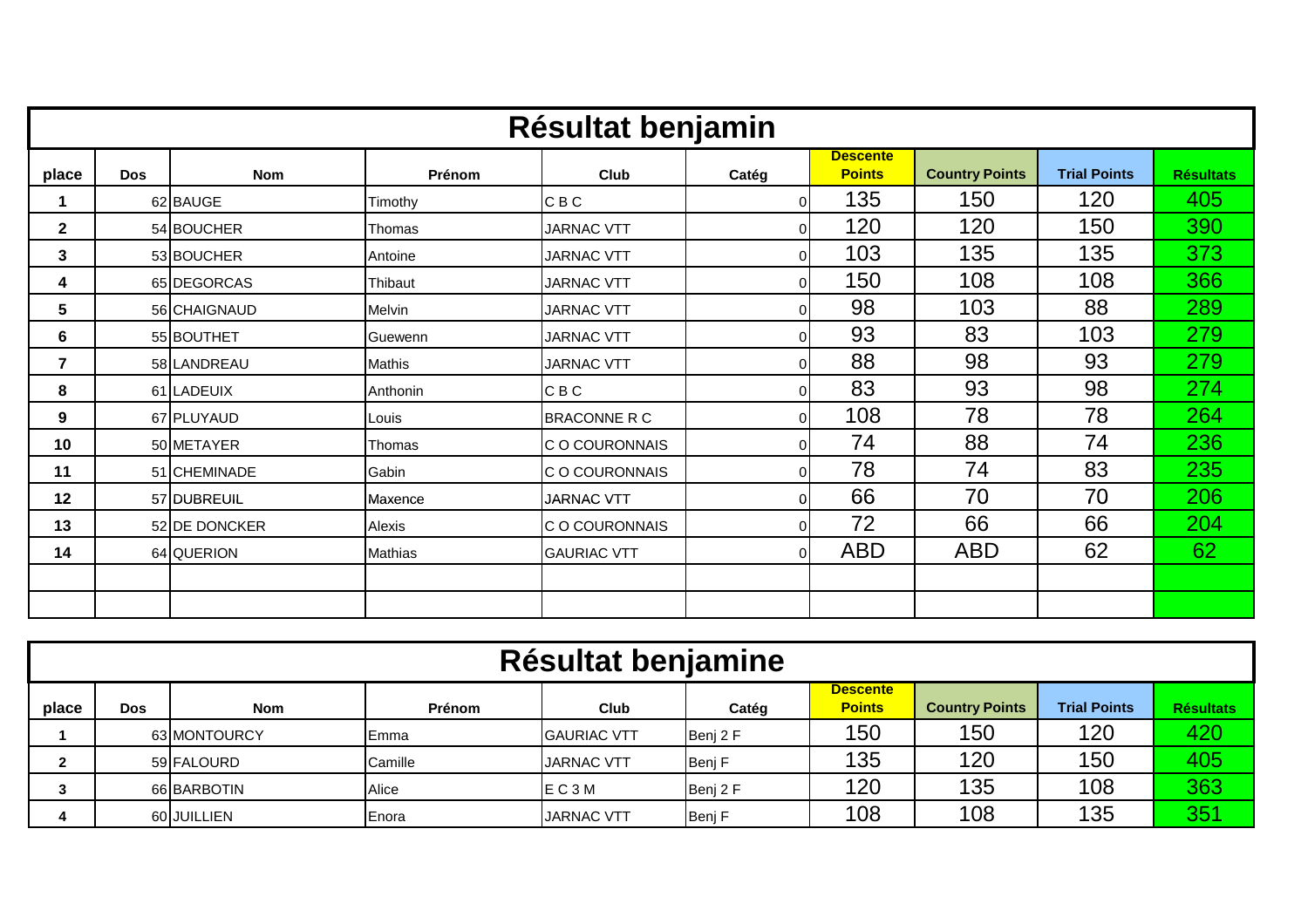|              |             |                 |                 | <b>Resultat Minime</b> |       |                                  |                       |                     |                  |
|--------------|-------------|-----------------|-----------------|------------------------|-------|----------------------------------|-----------------------|---------------------|------------------|
| place        | <b>IDos</b> | <b>Nom</b>      | Prénom          | <b>Club</b>            | Catég | <b>Descente</b><br><b>Points</b> | <b>Country Points</b> | <b>Trial Points</b> | <b>Résultats</b> |
| 1            | 90          | <b>ROY</b>      | Florian         | <b>CBC</b>             | Min   | 150                              | 150                   | 103                 | 403              |
| $\mathbf{2}$ | 88          | LAVALETTE       | Paul            | <b>JARNAC VTT</b>      | Min   | 120                              | 120                   | 150                 | 390              |
| 3            | 85          | <b>BAUNIER</b>  | Lucas           | <b>JARNAC VTT</b>      | Min   | 135                              | 108                   | 120                 | 363              |
| 4            | 95          | <b>PEROLLE</b>  | De-Lorean       | <b>OCEA</b>            | Min 2 | 108                              | 78                    | 135                 | 321              |
| 5            | 89          | <b>SOUCHON</b>  | Antonin         | CBC                    | Min   | 93                               | 135                   | 88                  | 316              |
| 6            | 86          | <b>GENEUIL</b>  | Aurélien        | <b>JARNAC VTT</b>      | Min   | 103                              | 70                    | 108                 | 281              |
| 7            | 92          | <b>GARCIA</b>   | Maxime          | <b>GAURIAC VTT</b>     | Min 1 | 88                               | 88                    | 93                  | 269              |
| 8            | 91          | <b>DOMMAIN</b>  | Matéo           | <b>GAURIAC VTT</b>     | Min 1 | 83                               | 83                    | 98                  | 264              |
| 9            | 93          | <b>FAFON</b>    | Hugo            | <b>GAURIAC VTT</b>     | Min 2 | 78                               | 103                   | 83                  | 264              |
| 10           | 94          | <b>MERCERON</b> | Clément         | <b>JARNAC VTT</b>      | Min   | 98                               | 93                    | 66                  | 257              |
| 11           | 84          | DE DONCKER      | Léo             | C O COURONNAIS         | Min 1 | 70                               | 98                    | 70                  | 238              |
| 12           | 96          | <b>GAUTRON</b>  | <b>Baptiste</b> | <b>OCEA</b>            | Min 1 | 74                               | 58                    | 74                  | 206              |
| 13           | 97          | POUZAUD         | Axel            | OCEA                   | Min 1 | 62                               | 74                    | 62                  | 198              |
| 14           | 83          | <b>TALON</b>    | Florian         | C O COURONNAIS         | Min 1 | 58                               | 55                    | 78                  | 191              |
| 15           | 98          | PARONNAUD       | Alban           | <b>OCEA</b>            | Min 2 | 66                               | 52                    | 55                  | 173              |
| 16           | 87          | <b>JUILLIEN</b> | Corentin        | <b>JARNAC VTT</b>      | Min   | 55                               | 66                    | 52                  | 173              |
| 17           | 82          | <b>OLIVET</b>   | Dimitri         | C O COURONNAIS         | Min 1 | 52                               | 62                    | 58                  | 172              |
|              | 81          | <b>GUILBERT</b> | <b>Mattew</b>   | C O COURONNAIS         | Min 2 | <b>ABS</b>                       | <b>ABS</b>            | <b>ABS</b>          | $\bf{0}$         |

|       | <b>Resultat Cadet</b> |              |               |                   |                  |                                  |                       |                     |                  |  |  |  |
|-------|-----------------------|--------------|---------------|-------------------|------------------|----------------------------------|-----------------------|---------------------|------------------|--|--|--|
| place | <b>Dos</b>            | <b>Nom</b>   | Prénom        | <b>Club</b>       | Catéq            | <b>Descente</b><br><b>Points</b> | <b>Country Points</b> | <b>Trial Points</b> | <b>Résultats</b> |  |  |  |
|       |                       | 111 DUPEYRON | Raphaël       | A C V             | Cad 1            | 120                              | 150                   | 120                 | 390              |  |  |  |
|       |                       | 112 CHAUVIN  | <b>Mathis</b> | <b>JARNAC VTT</b> | Cad <sub>2</sub> | 135                              | 98                    | 150                 | 383              |  |  |  |